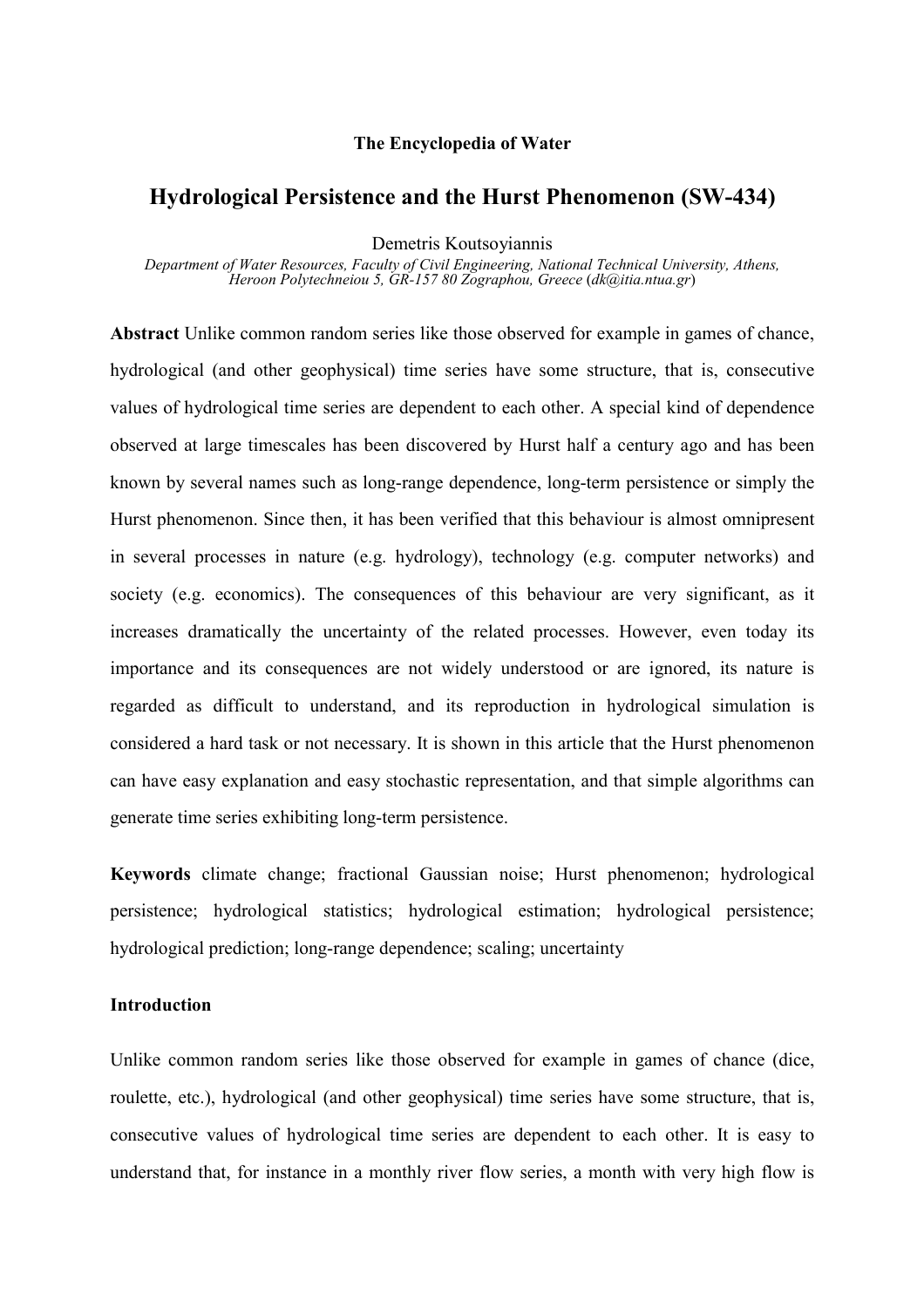likely to be followed by a month with high flow, too. Since the river flow is interrelated to the groundwater storage, the high flow indicates that the groundwater storage will be high too, and given that the groundwater flow is a slow process, it is expected that its contribution to the river flow in the next month will be significant. This explains the dependence of consecutive values of hydrological time series, which has been known as *short-range* (or *short-term*) *dependence, persistence, or memory.*

 Interestingly, however, there is another kind of dependence observed at larger timescales, known as *long-range* (or *long-term*) *dependence, persistence, or memory*. This has been discovered by Hurst (1951), while investigating the discharge time series of the Nile River in the framework of the design of the Aswan High Dam, and found in many other hydrological and geophysical time series. This behaviour is essentially the tendency of wet years to cluster into multi-year wet periods or of dry years to cluster into multi-year drought periods. The terms 'Hurst phenomenon' and 'Joseph effect' (due to Mandelbrot, 1977, from the biblical story of the 'seven years of great abundance' and the 'seven years of famine') have been used as alternative names for the same behaviour. Since its original discovery, the Hurst phenomenon has been verified in several environmental quantities such as (to mention a few of the more recent studies) in wind power (Haslett and Raftery, 1989); global or point mean temperatures (Bloomfield, 1992; Koutsoyiannis, 2003a, b); flows of several rivers such as Nile (Eltahir, 1996; Koutsoyiannis, 2002), Warta, Poland (Radziejewski and Kundzewicz, 1997), Boeoticos Kephisos, Greece (Koutsoyiannis, 2003a), and Nemunas, Lithuania (Sakalauskienė, 2003); inflows of Lake Maggiore, Italy (Montanari et al., 1997); indexes of North Atlantic Oscillation (Stephenson et al., 2000); and tree-ring widths, which are indicators of past climate (Koutsoyiannis, 2002). In addition, the Hurst phenomenon has gained new interest today due to its relation to climate changes (e.g. Evans, 1996; Koutsoyiannis, 2003a, c; Koutsoyiannis and Efstratiadis, 2004).

 The possible explanation of the long-term persistence must be different from that of the short-term persistence discussed above. This will be discussed later. However, its existence is easy to observe even in a time series plot, provided that the time series is long enough. For example, in Figure 1 (up) we have plotted one of the most well-studied time series, that of the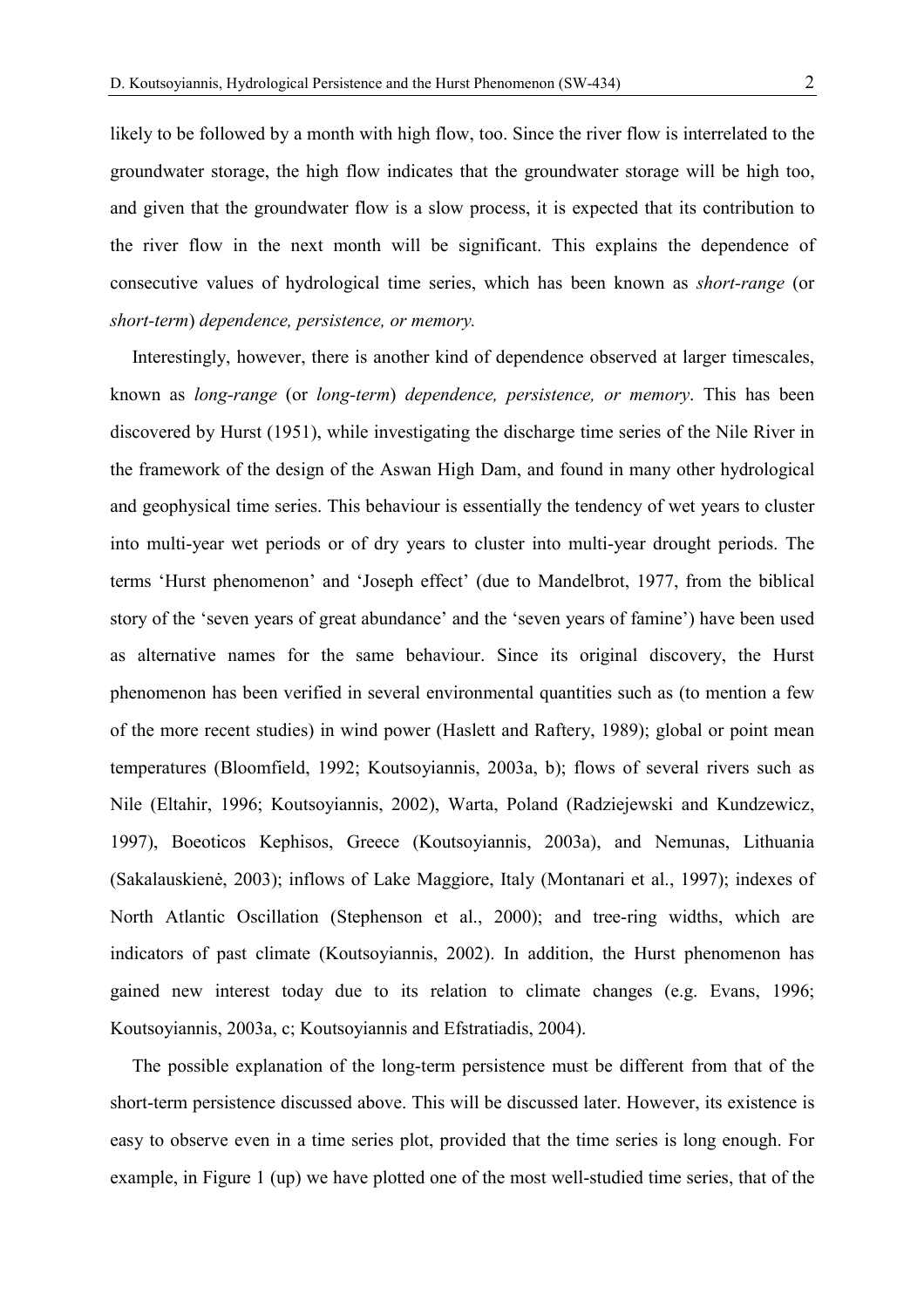annual minimum water level of the Nile river for the years 622 to 1284 A.D. (663 observations), measured at the Roda Nilometer near Cairo (Toussoun, 1925, p. 366-385; Beran, 1994). In addition to the plot of the annual data values versus time, the 5-year and 25 year averages are also plotted versus time. For comparison we have also plotted in the lower panel of Figure 1 a series of white noise (consecutive independent identically distributed random variates) with statistics same with those of the Nilometer data series. We can observe that the fluctuations of the aggregated processes, especially for the 25-year average, are much greater in the real world time series than in the white noise series. Thus, the existence of fluctuations in a time series at large scales distinguishes it from random noise.



**Figure 1** (Up) Plot of the Nilometer series indicating the annual minimum water level of the Nile River for the years 622 to 1284 A.D. (663 years); (down) a white noise series with same mean and standard deviation, for comparison.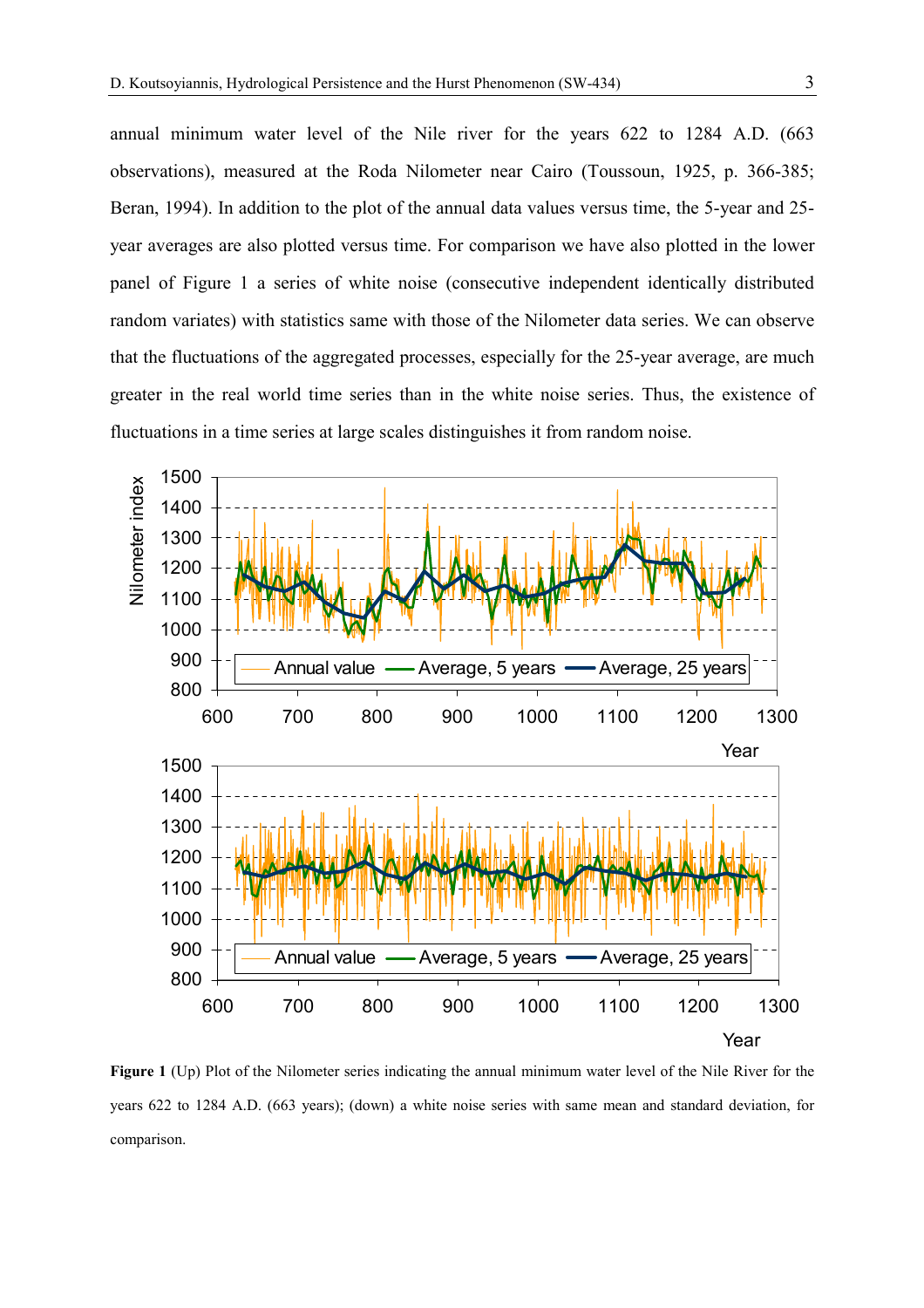#### **Stochastic representation of the Hurst phenomenon**

The quantification of the long-term persistence is better expressed mathematically using the theory of stochastic processes. Let *Xi* denote a stochastic representation of a hydrometeorological process with  $i = 1, 2, \ldots$ , denoting discrete time with time step or scale which for the purposes of this article is annual or multi-annual. It is assumed that the process is stationary, a property that does not hinder to exhibit multiple scale variability. The stationarity assumption implies that its statistics are not functions of time. Therefore, we can denote its statistics without reference to time, i.e. its mean as  $\mu := E[X_i]$ , its autocovariance as  $\gamma_i := \text{Cov}[X_i, X_{i+1}]$  (*j* = 0, ±1, ±2, …), its autocorrelation  $\rho_i := \text{Corr}[X_i, X_{i+1}] = \gamma_i / \gamma_0$ , and its standard deviation  $\sigma := \sqrt{\gamma_0}$ . Further, we assume ergodicity, so that these statistics can be estimated from a unique time series substituting time averages for expected values.

Let *k* be a positive integer that represents a timescale larger than the basic timescale of the process  $X_i$ . The aggregated stochastic process on that timescale is denoted as

$$
Z_i^{(k)} := \sum_{l = (i-1) \, k+1}^{i \, k} X_l \tag{1}
$$

The statistical characteristics of  $Z_i^{(k)}$  for any timescale k can be derived from those of  $X_i$ . For example, the mean is

$$
E[Z_i^{(k)}] = k \mu \tag{2}
$$

whilst the variance and autocovariance (or autocorrelation) depends on the specific structure of  $\gamma_j$  (or  $\rho_j$ ). In a process that exhibits the Hurst phenomenon, the variance  $\gamma_0^{(k)}$  for timescale *k* is related to that of the basic scale  $\gamma_0$  by

$$
\gamma_0^{(k)} := \text{Var}[Z_i^{(k)}] = k^{2H} \gamma_0 \tag{3}
$$

where  $H$  is a constant known as the Hurst coefficient with values in the interval  $(0.5, 1)$ . The value  $H = 0.5$  corresponds to random noise whereas values in the interval  $(0, 0.5)$  are mathematically possible but without interest in hydrology. Consequently, the standard deviation is a power law of the scale or level of aggregation *k* with exponent *H*, i.e.,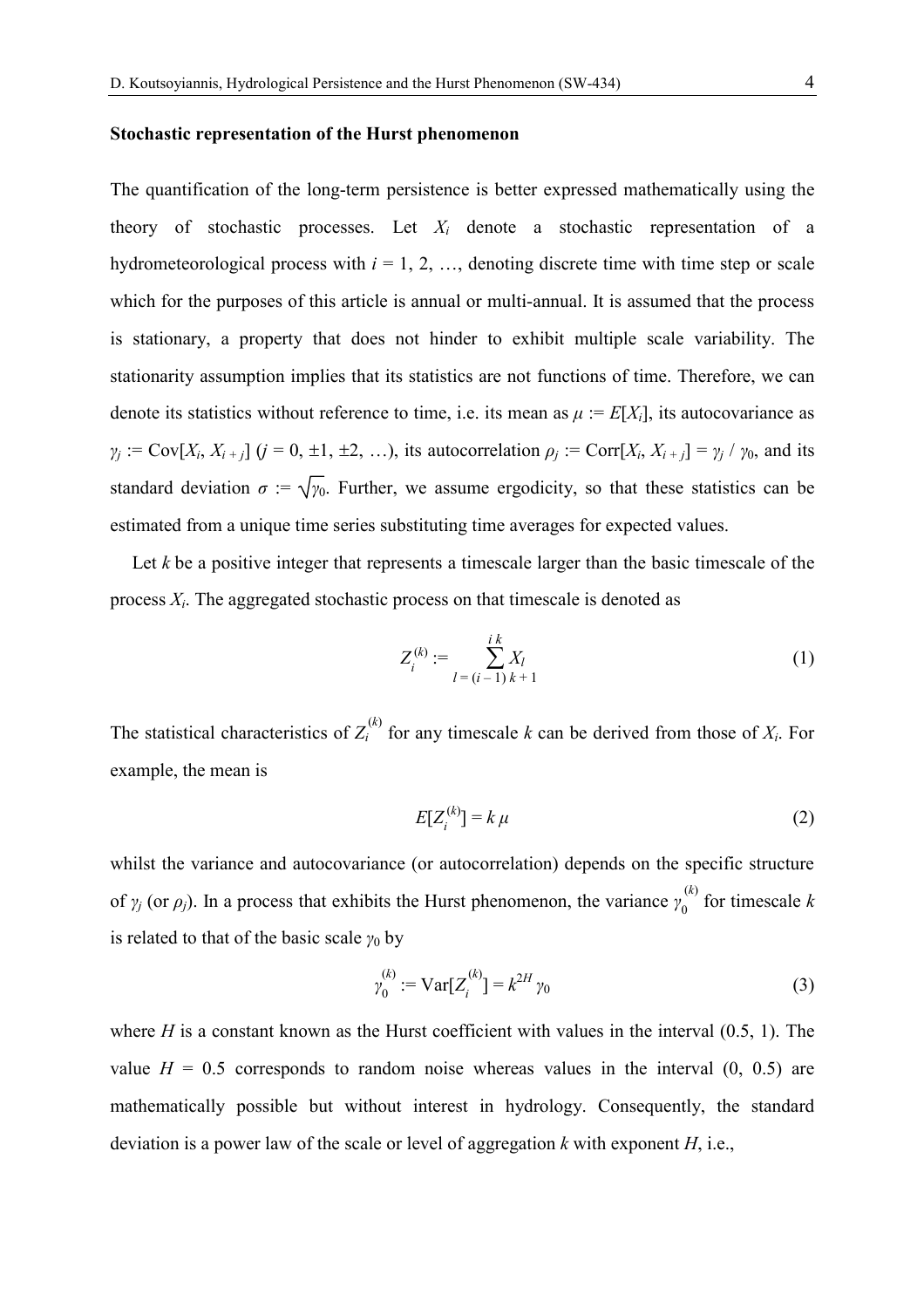$$
\sigma^{(k)} := (\gamma_0^{(k)})^{1/2} = k^H \sigma
$$
 (4)

 This simple power law can be easily used both for detecting whether a time series exhibits the Hurst phenomenon and for determining the coefficient *H*, which is a measure of the longterm persistence. Equation (4) calls for a double logarithmic plot of standard deviation  $\sigma^{(k)}$  of the aggregated process  $Z_i^{(k)}$  versus timescale k. In such a plot, called the aggregated standard deviation plot, the Hurst behaviour is manifested as a straight line arrangement of points corresponding to different timescales, whose slope is the Hurst coefficient. An example is depicted in Figure 2 for the Nilometer series of Figure 1. Clearly, the plot of the empirical estimates of standard deviation is almost a straight line on the logarithmic diagram with slope 0.85. For comparison we have also plotted the theoretical curve for the white noise with slope equal to 0.5, significantly departing from the historical data.



**Figure 2** Aggregated standard deviation plot of the Nilometer series.

 By virtue of (3), it can be shown that the autocorrelation function, for any aggregated timescale *k*, is independent of *k* and given by

$$
\rho_j^{(k)} = \rho_j = (1/2) (|j+1|^{2H} + |j-1|^{2H}) - |j|^{2H} \approx H (2|H-1) |j|^{2H-2}
$$
\n(5)

which shows that autocorrelation is a power function of lag. Consequently, the autocovariance  $\gamma_j^{(k)} = \gamma_0^{(k)} \rho_j^{(k)}$  is a power law of both the scale *k* (with exponent 2*H*) and the lag *j* (with exponent  $2H - 2$ ).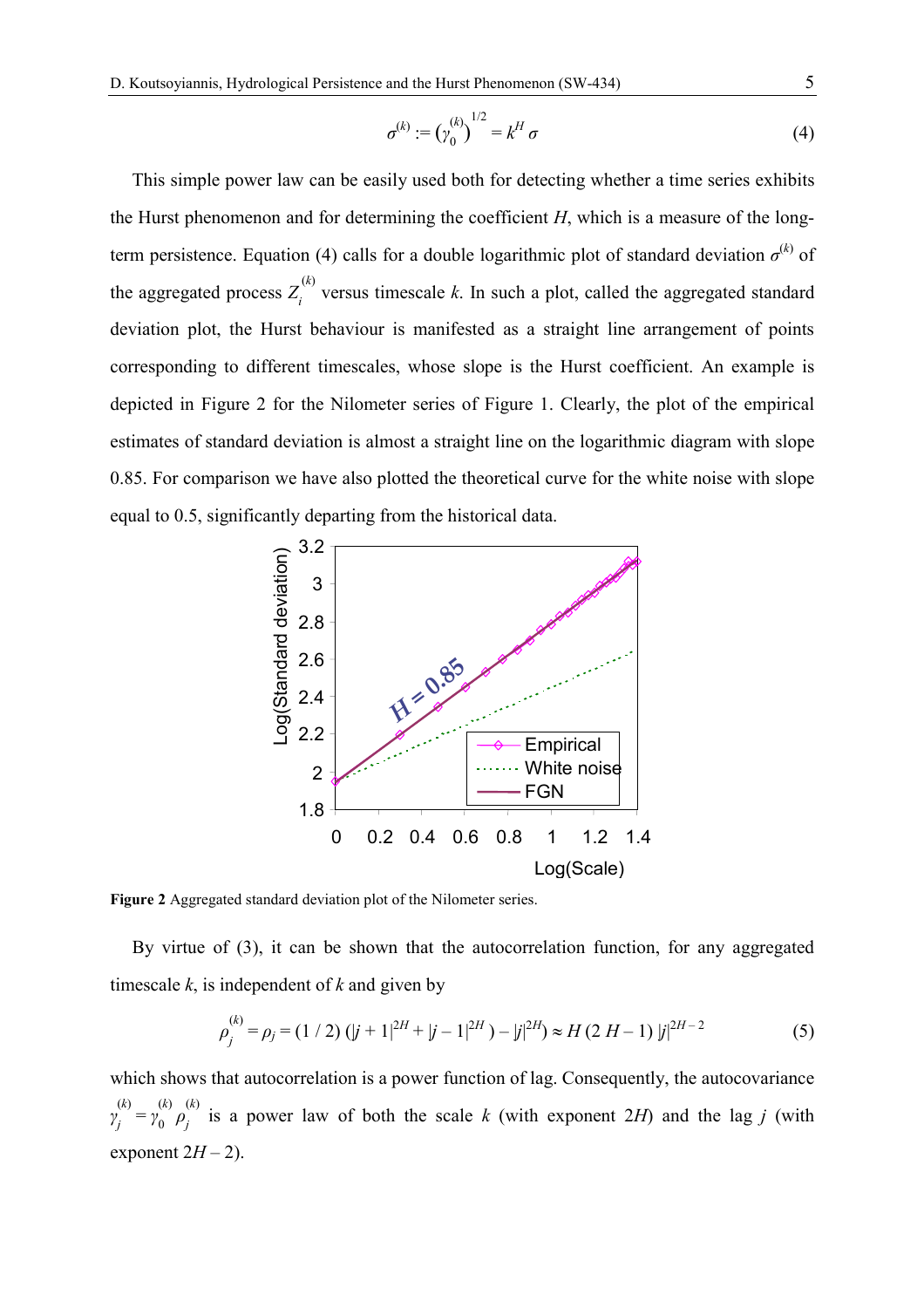The power spectrum of the process

$$
s_{\gamma}^{(k)}(\omega) := 2 \sum_{j=-\infty}^{\infty} \gamma_j^{(k)} \cos(2\pi j \omega)
$$
 (6)

is given approximately by

$$
s_{\gamma}^{(k)}(\omega) \approx 4 (1 - H) \gamma_0^{(k)} (2 \omega)^{1 - 2H}
$$
 (7)

which is a power law of both the scale *k* (with exponent 2*H*) and the frequency *ω* (with exponent  $1 - 2H$ ).

The power law equations (5) and (7) can be used, in addition or alternatively to (3) and (4), to detect the Hurst behaviour of a time series. It should be mentioned here that Hurst's (1951) original formulation to detect this behaviour was based on another quantity, the so called rescaled range, which corresponds to the cumulated process of inflow minus outflow of a hypothetical infinite reservoir.

Equations (3)-(7) describe essentially second order properties of the process  $Z_i^{(k)}$ . A generalization is possible, if we assume that the process of interest exhibits scale invariant properties in its (finite dimensional joint) distribution function, i.e.,

$$
(Z_i^{(k)} - k \mu) \stackrel{\text{d}}{=} \left(\frac{k}{l}\right)^H (Z_j^{(l)} - l \mu) \tag{8}
$$

where the symbol  $\stackrel{d}{=}$  stands for equality in distribution. In this case, (3) can be obtained from (8) setting  $i = j = l = 1$  and taking the variance of both sides. Equation (8) defines  $X_i$  and  $Z_i^{(k)}$ *i* as stationary increments of a self-similar process. If, in addition,  $X_i$  (and hence  $Z_i^{(k)}$ ) follows the normal distribution, then  $X_i$  (and  $Z_i^{(k)}$ ) is called fractional Gaussian noise (FGN; Mandelbrot, 1965). Our interest here includes processes that may be not Gaussian, so we will limit the scaling property (8) to second-order properties only and call the related process a *simple scaling signal* (SSS).

## **Physical explanations of the Hurst phenomenon**

As described in the Introduction, the concept of short-term persistence in hydrological processes is ease to explain, whereas long-term persistence and the Hurst phenomenon are more difficult to understand. Mesa and Poveda (1993) classify the Hurst phenomenon as one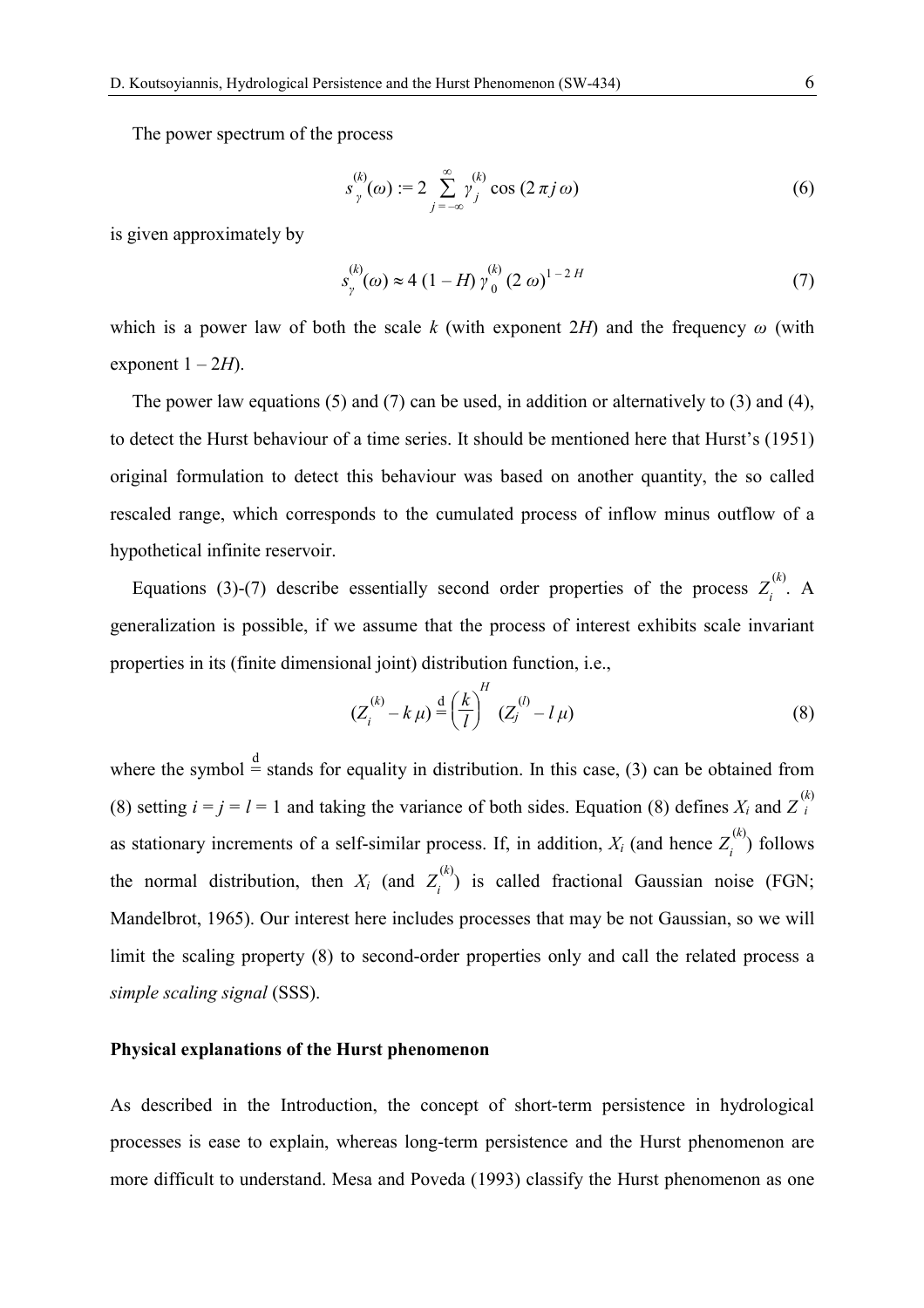of the most important unsolved problems in hydrology and state that "something quite dramatic must be happening from a physical point of view". However, several explanations have been proposed. These can be classified in two categories: physically-based and conceptual.

 Klemeš (1974) proposed an explanation that may be classified in the first category. According to this, the Hurst behaviour of hydrological records can be explained by representing the hydrological cycle by a 'circular cascade of semi-infinite storage reservoirs' where the output from one reservoir constitutes an essential part of input into the next. He showed that, even with an originally uncorrelated Gaussian forcing, the outputs grew progressively more Hurst-like with an increasing complexity of the system, e.g. with the number of reservoirs in the cascade. Another example of such hydrological system was suggested in Klemeš (1978).

 Beran (1994, pp. 16-20) describes two physically-based model types that lead to system evolution (in time or space) with long-range dependence. The first model type applies to critical phenomena in nature such as phase transition (transition from liquid to gaseous phase, or spontaneous magnetization of ferromagnetic substances). For some critical system temperature the correlation of the system state at any two points decays slowly to zero, so the correlation in space can be represented by (5). The second type is related to models based on stochastic partial differential equations, which, under certain conditions, result in solutions with long-range dependence. These models provide sound links of long-range dependence with physics but are very complex.

 A simple model of this category was studied by Koutsoyiannis (2003b). This model assumes a system with purely deterministic dynamics in discrete time, which however results in time series with irregular appearance exhibiting the Hurst phenomenon. The system dynamics is based on the simple map

$$
x_i = g(x_{i-1}; \alpha) := \frac{(2-\alpha) \min(x_{i-1}, 1-x_{i-1})}{1-\alpha \min(x_{i-1}, 1-x_{i-1})}
$$
(9)

where  $x_i$  is the system state, assumed to be scalar, at time *i* and  $\alpha < 2$  is a parameter. This map, known as generalized tent map, has been used in the study of dynamical systems. For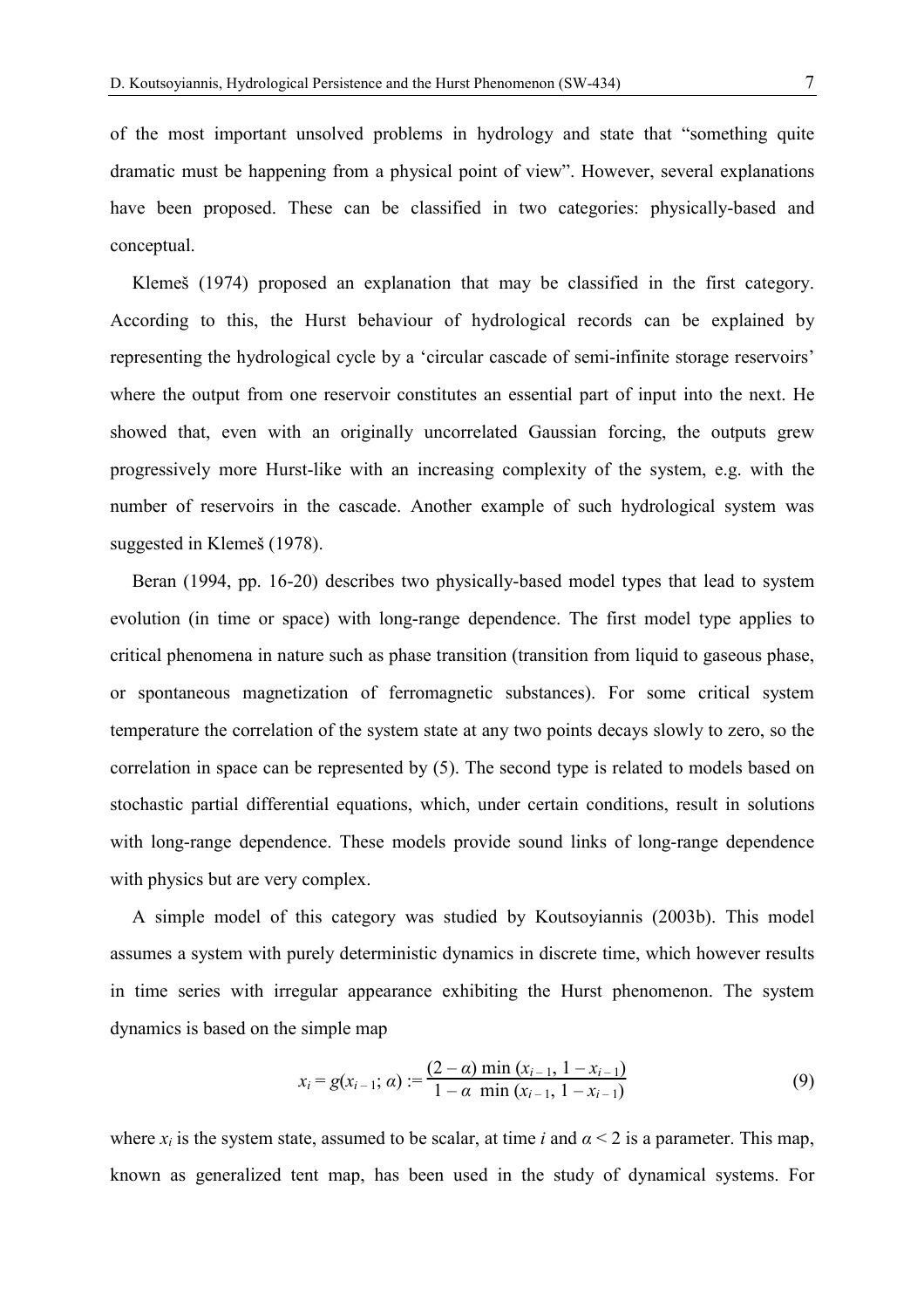example, the map approximates the relation between successive maxima in the variable  $x(t)$ from the Lorenz equations that describe climatic dynamics (Lasota and Mackey, 1994, p. 150). Koutsoyiannis (2003b) demonstrated that this model can describe a system subject to the combined action of a positive and a negative feedback. If the parameter  $\alpha$  is assumed to vary in time following the same map, i.e.,  $a_i = g(a_{i-1}; \lambda)$ , then we obtain the double tent map

$$
u_i = G(u_{i-1}, \alpha_{i-1}; \kappa, \lambda) := g(u_{i-1}; \kappa, \alpha_{i-1})
$$
\n(10)

Both parameters  $\kappa$  and  $\lambda$  should be < 2 whereas the domain of  $u_t$  is the interval [0, 1]. If the system domain is the entire line of real numbers, we can apply an additional transformation to shift from [0, 1] to  $(-\infty, \infty)$ , e.g.,



**Figure 3** Schematic of the general behaviour of the double tent map in terms of the ranges of its parameters *κ* and  $\lambda$ .

The model behaviour with respect to parameters  $\kappa$  and  $\lambda$  is depicted in Figure 3. We observe that for small values of the parameter  $\kappa$ , the time series synthesized by the model exhibit short-range dependence with Hurst coefficient around 0.5. For large values of *κ*, the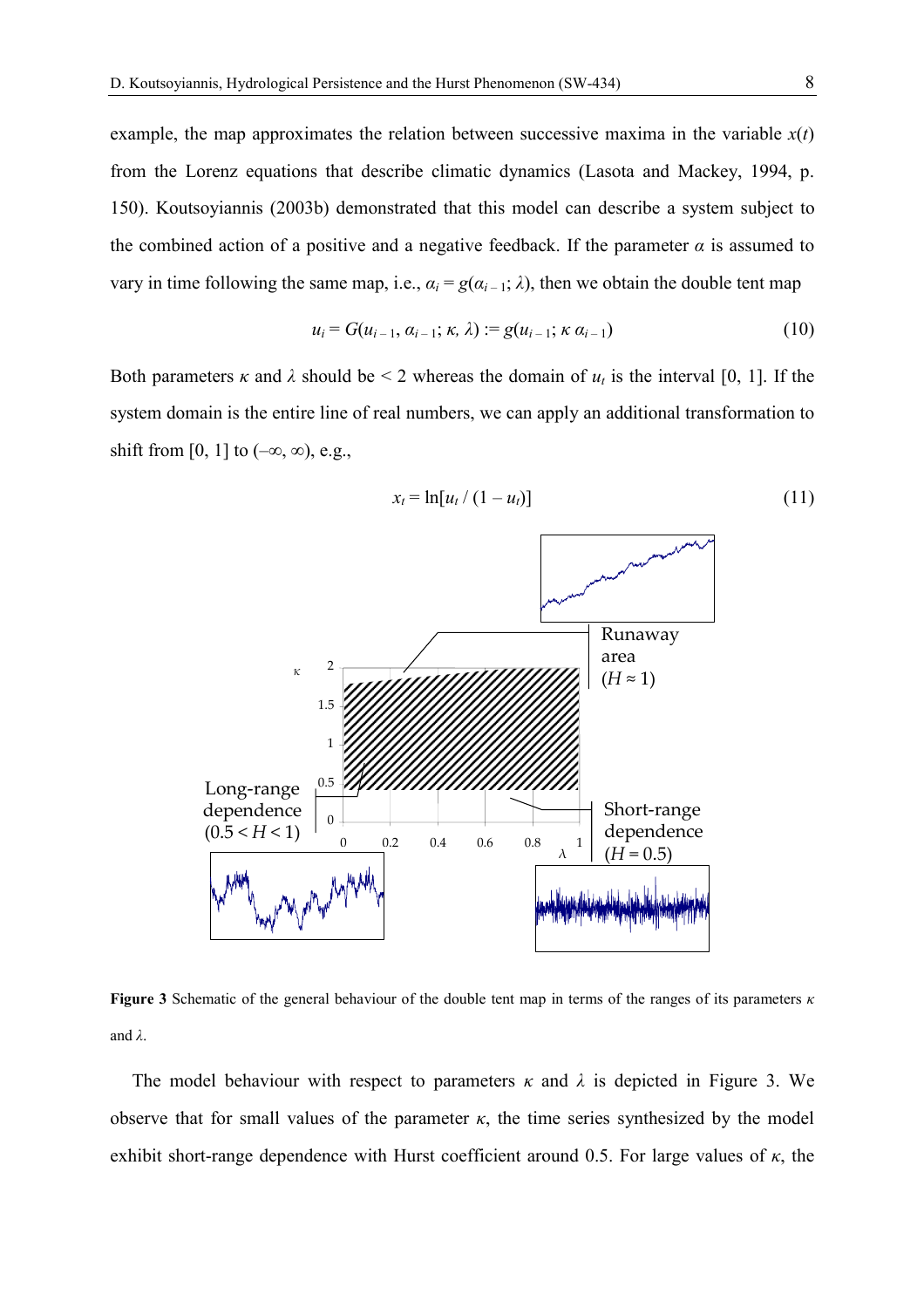model yields a runaway behaviour. However, in between the two non-interesting areas, there is an area of parameter values, shaded in Figure 3, in which the resulting time series exhibit the long-range dependence. All three types of behaviour are observed for negative values of *λ* (not shown in Figure 3) whereas for  $\lambda > 1$  only the runaway behaviour is observed regardless of the value of *κ*.

 The second category, labelled here 'conceptual', does not aim at explaining the physical mechanism leading to Hurst behaviour of historical records of some natural or other processes, but examines different stochastic mechanisms that might produce realizations resembling the patterns of the observed empirical time series. For example, Klemeš (1974) analyzed several variants of the 'changing mean' mechanism which assumes that the mean of the process is not a constant determined by the arithmetic mean of the record, but varies through time. Specifically, he performed numerical experiments with the following Gaussian random processes:

- 1. a process with the mean alternating periodically between two values after constant time intervals called 'epochs';
- 2. a process with a monotonic linear trend in the mean, throughout the entire series length;
- 3. a process similar to 1 but with epoch lengths taking two different values with probabilities  $p$  and  $1 - p$ ; and
- 4. a process with a Gaussian-distributed mean randomly varying from epoch to epoch, the epoch length also varying randomly and following either a uniform, exponential, or (single parameter) Pareto distribution.

The processes behaved increasingly Hurst-like as their structure changed from 1 to 4. This behaviour was most influenced by the distribution of epoch lengths, while the distribution of the mean itself had little effect.

 The effect of periodical patterns, which are extensions of those of model 1, have been thoroughly studied by Montanari et al. (1999), who however note that such patterns are unusual in real data. The effect of monotonic deterministic trends, which are extensions of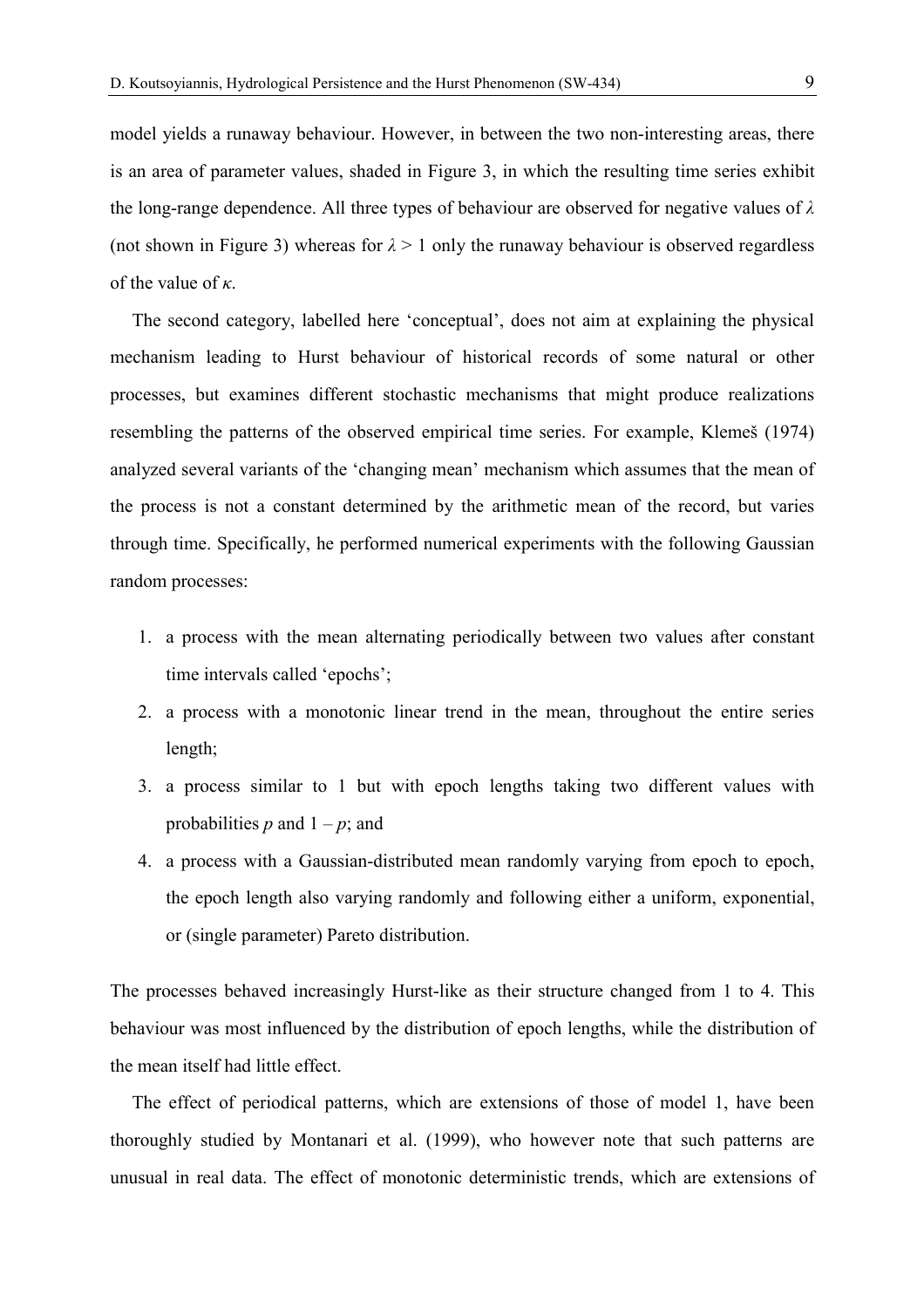model 2, was studied by Bhattachara et al. (1983), who showed mathematically that a trend of the form  $f(t) = c (m + t)^{H-1}$  with *t* denoting time, *c* a nonzero constant, *m* a positive constant and  $H$  a constant in the interval  $(0.5, 1)$ , results in time series exhibiting the Hurst phenomenon with Hurst coefficient precisely equal to *H*. We may note, however, that this kind of nonstationarity with a monotonic deterministic trend spanning the whole length of a time series can hardly represent a long time series of real data, even though in short time series seem to be realistic. For example, to refer to the Nilometer series of Figure 1, if one had available only the data of the period 700-800 one would detect a 'deterministic' falling trend of the Nile level; similarly, one would detect a regular rising trend of the Nile level between the years 1000-1100. However, the complete picture of the series suggests that these trends are parts of large-scale random fluctuations rather than deterministic trends.

 Based on this observation, Koutsoyiannis (2002) proposed a conceptual explanation, which can be essentially regarded as an extension of Klemeš's model 4 and is also similar to other proposed conceptual models as it will be discussed later. More specifically, Koutsoyiannis (2002) demonstrated that superimposition of three processes with short-term persistence results in a composite process that is practically indistinguishable from an SSS process.

 This demonstration is reproduced here in Figures 4-5. It starts assuming a Markovian process  $U_i$ , like the one graphically demonstrated in Figure 4(a), with mean  $\mu := E[U_i]$ , variance  $\gamma_0$  and lag one autocorrelation coefficient  $\rho = 0.20$ . The specific form of this process is an AR(1) one, i.e.  $U_i := \rho U_{i-1} + E_i$ , where  $E_i$  is white noise, and its autocorrelation is

$$
Corr[U_i, U_{i+j}] = \rho^j \tag{12}
$$

The autocorrelation function is shown in Figure 5(a) along with the autocorrelation function of SSS with same lag one autocorrelation coefficient (0.20). We observe the large difference of the two autocorrelation functions: that of the Markovian process practically vanishes off at lag 4 whereas that of SSS has positive values for lags as high as 100.

In the next step, a second process  $V_i$  is constructed by superimposing another Markovian process *Mi*, i.e.,

$$
V_i = U_i + M_i - \mu \tag{13}
$$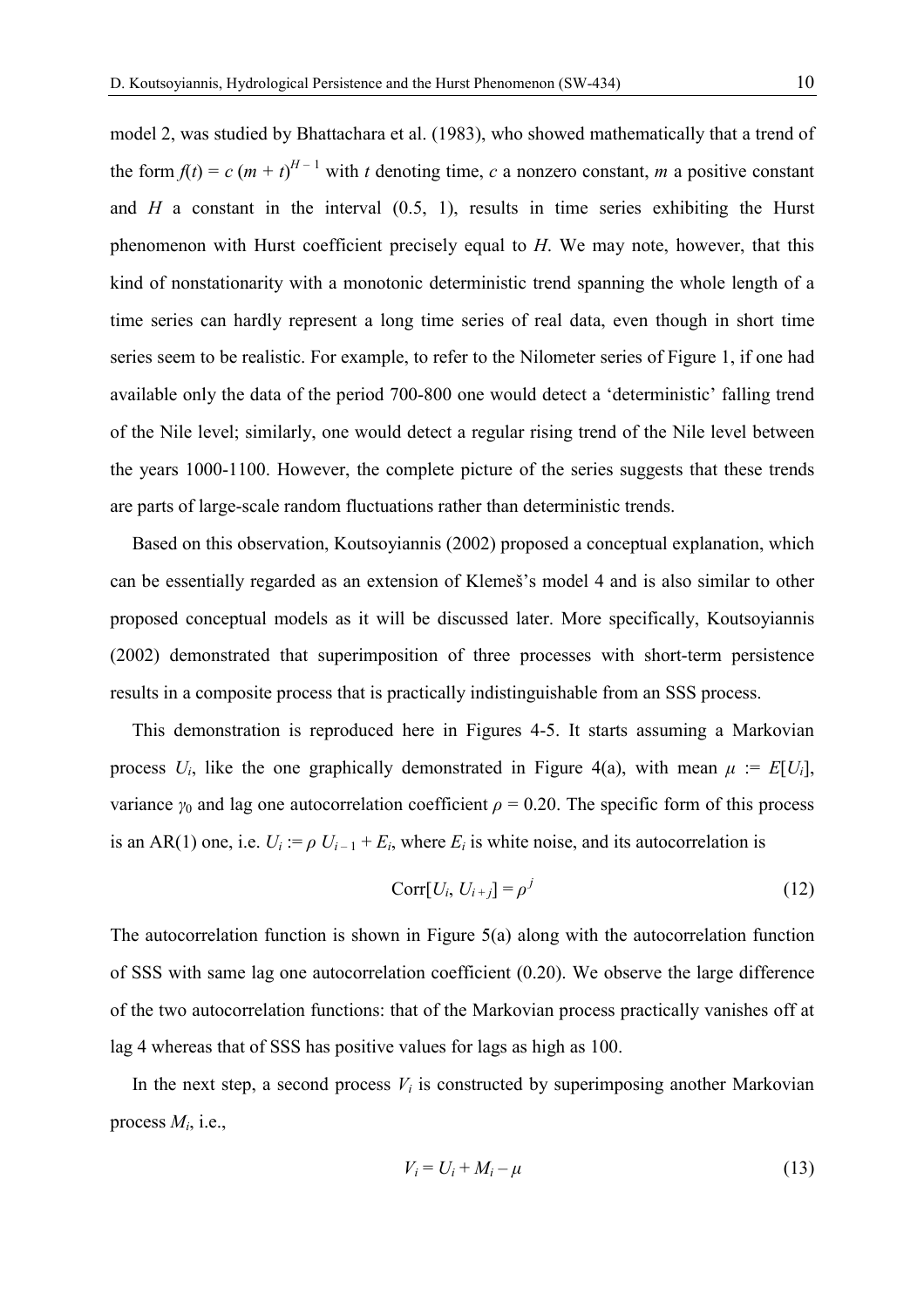Here the process  $M_i$  is constructed in a different way, rather than using the  $AR(1)$  model, yet without loosing its Markovian behaviour, so that its autocorrelation is

$$
Corr[M_i, M_{i+j}] = \varphi^j \tag{14}
$$

for  $\varphi > \rho$ . More specifically, a continuous time process *M* (see explanatory sketch on Figure 4(b)) with the following properties was assumed: (a) it has mean  $\mu$  and some variance Var[M]; (b) any realization *m* of *M* lasts *N* years and is independent from previous realizations; (c) *N* is a random variable exponentially distributed with mean  $\lambda = -1 / \ln \varphi$ . (This means that *N* can take non-integer values). In other words, M takes a value  $m_{(1)}$  that lasts  $n_1$  years, then it changes to a value  $m_{(2)}$  that lasts  $n_2$  years, etc. (where the values  $m_{(1)}$ ,  $m_{(2)}$ , ... can be generated from any distribution). The exponential distribution of *N* indicates that the points of change are random points in time. If we denote  $M_i$  the instance of the  $M$  process at discrete time  $i$ , it can be shown that indeed  $M_i$  is Markovian with lag one autocorrelation  $\varphi$ . This way of constructing  $M_i$  allows us to interpret  $V_i$  as a process similar to  $U_i$  but with mean  $M_i$  that varies randomly in time (rather than being constant,  $\mu$ ) shifting among randomly determined values  $m_{(1)}$ ,  $m_{(2)}$ , ..., each lasting a random time period with average  $\lambda$ . It can be easily shown from (13) that the autocorrelation of  $V_i$  for lag *j* is

$$
Corr[V_i, V_{i+j}] = (1-c)\rho^{j} + c \varphi^{j}
$$
\n(15)

where  $c := \text{Var}[M_i] / (\text{Var}[M_i] + \text{Var}[U_i])$ . Setting for instance  $\lambda = 7.5$  years ( $\varphi = 0.875$ ) and *c*  $= 0.146$  we get the autocorrelation function shown in Figure 5(b), which has departed from the AR(1) autocorrelation and approached the SSS autocorrelation.

In a third step, another process  $W_i$  is constructed by superimposing  $V_i$  with a third Markovian process *Pi*, i.e.,

$$
W_i = V_i + P_i - \mu = U_i + M_i + P_i - 2\mu \tag{16}
$$

*P<sub>i</sub>* is constructed in a way identical to that of  $M_i$ , but with lag one autocorrelation  $\zeta > \varphi$ , so that the mean time between changes of the value of *P* is  $v = -1/\ln \zeta$ . Working as in the previous step we find

$$
Corr[W_i, W_{i+j}] = (1 - c_1 - c_2)\rho^{j} + c_1 \varphi^{j} + c_2 \xi^{j}
$$
\n(17)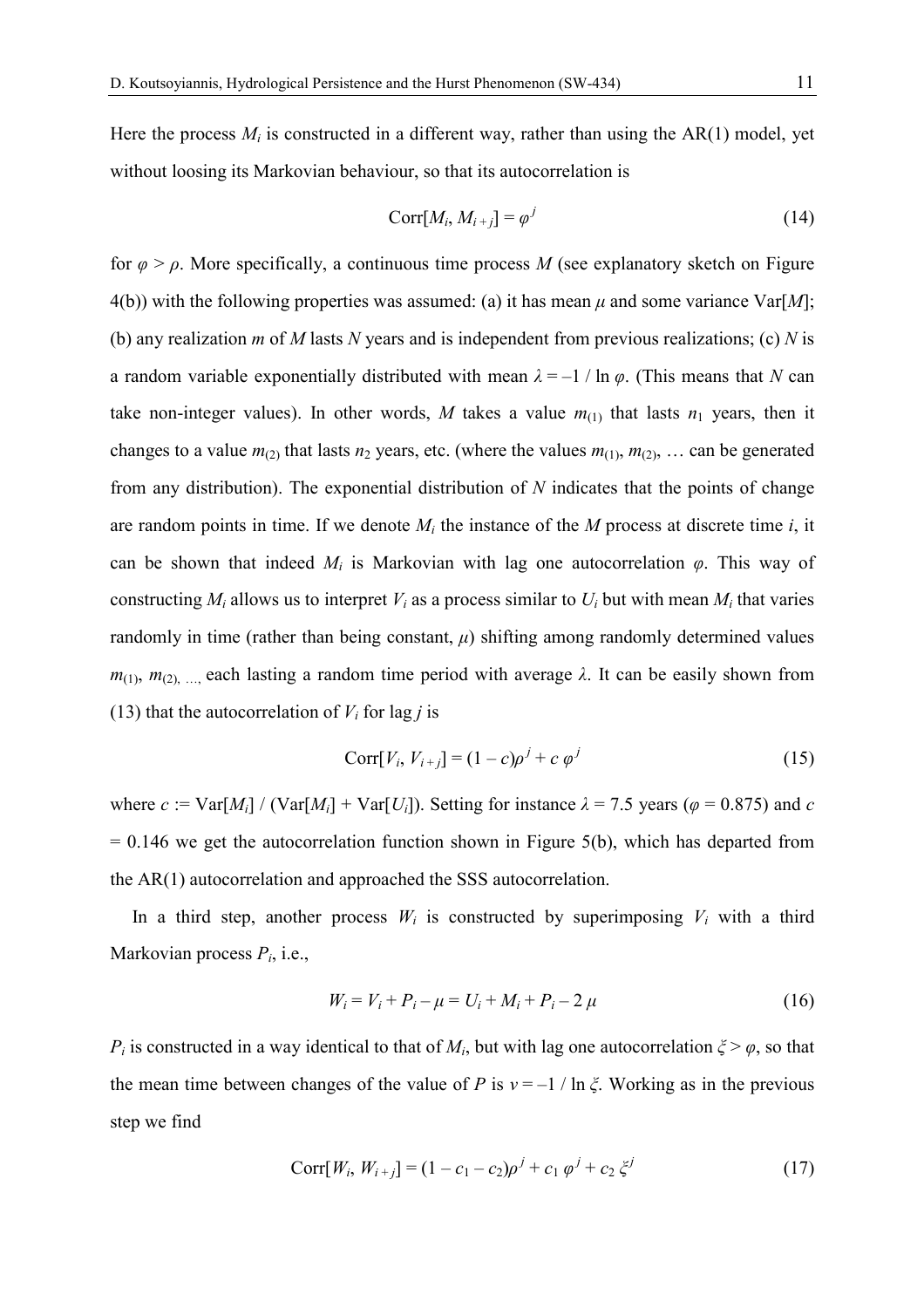where  $c_1$  and  $c_2$  are positive constants (with  $c_1 + c_2 < 1$ ). Setting for instance  $\lambda = 7.5$  years ( $\varphi =$ 0.875),  $v = 200$  years ( $\zeta = 0.995$ ),  $c_1 = 0.146$  and  $c_2 = 0.036$  we get the autocorrelation function shown in Figure 5(c), which has now become almost indistinguishable from the SSS autocorrelation for time lags from 1 to 1000.



**Figure 4** Illustrative sketch for multiple timescale random fluctuations of a process that can explain the Hurst phenomenon: (a) a time series from a Markovian process with constant mean; (b) the same time series superimposed to a randomly fluctuating mean on a medium timescale; (c) the same time series further superimposed to a randomly fluctuating mean on a large timescale (from Koutsoyiannis, 2002).

 In conclusion, a Markovian underlying process can result in a nearly SSS process if there occur random fluctuations of the mean of the process on two different scales (e.g., 7.5 and 200 years), yet the resulting composite process being stationary. If we consider that fluctuations occur on a greater number of timescales, the degree of approximation of the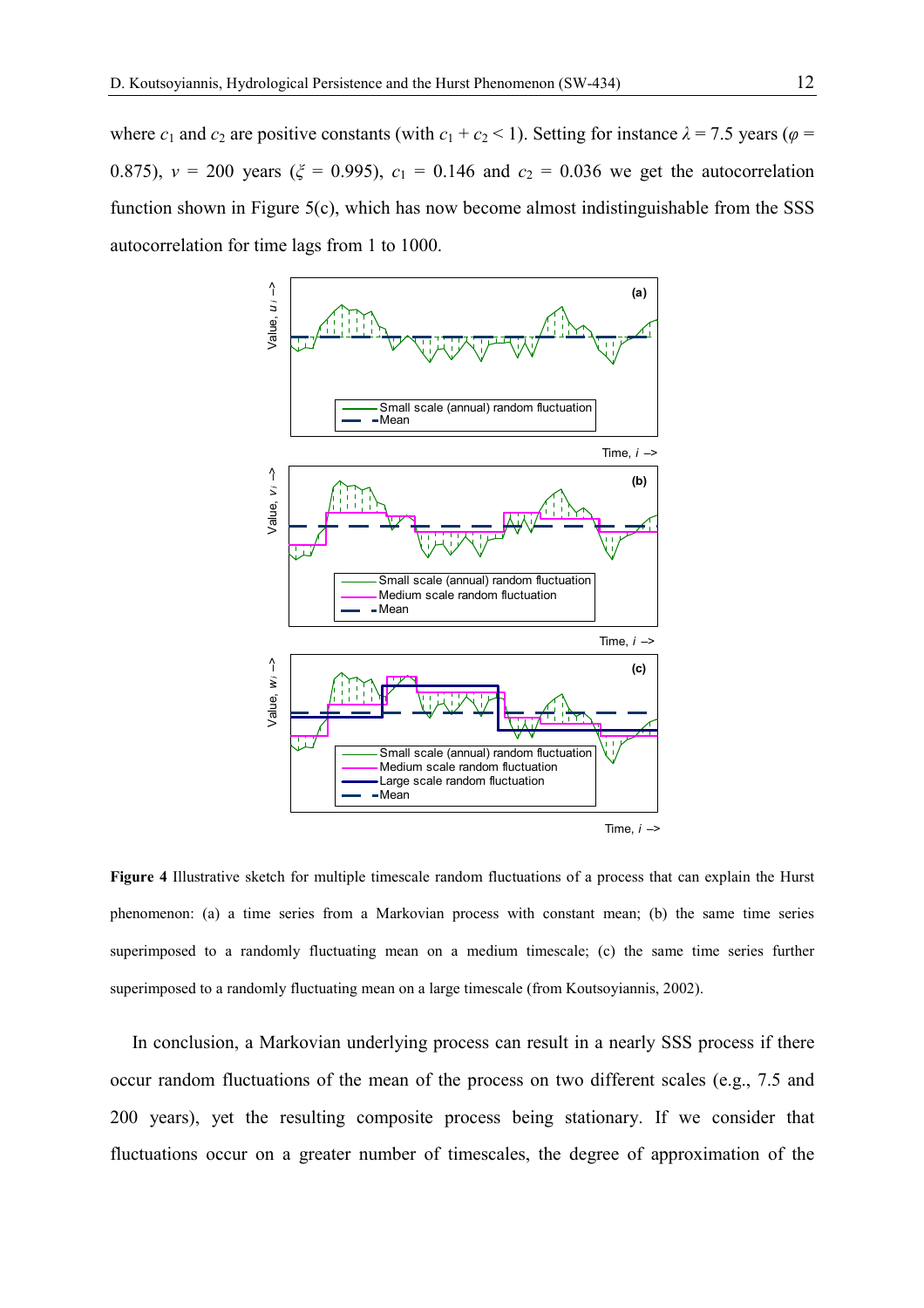composite process to the SSS process will be even better and can cover time lags greater than 1000 (although the extension to lags beyond 1000 may not have any practical interest in hydrology). In conclusion, the *irregular* changes of climate that, according to National Research Council (1991, p. 21), occur on all timescales can be responsible for, and explain, the Hurst phenomenon.



**Figure 5** Plots of the example autocorrelation functions of (a) the Markovian process *U* with constant mean; (b) the process  $U$  superimposed to a randomly fluctuating mean on a medium timescale (process  $V$ ); (c) the process *V* further superimposed to a randomly fluctuating mean on a large timescale (process *W*). The superimposition of fluctuating means increases the lag one autocorrelation (from  $\rho_1 = 0.20$  for *U* to  $\rho_1 = 0.30$  and 0.33 for *V* and *W* respectively) and also shifts the autocorrelation function from the AR(1) shape (also plotted in all three panels) towards the SSS shape (also shown in all three panels) (from Koutsoyiannis, 2002).

 This demonstration, in fact bridges several ideas that had been proposed to explain the Hurst phenomenon, rather than being a novel explanation. As already discussed, it is similar with Klemeš's model 4, except for the setting of multiple timescales of fluctuation of mean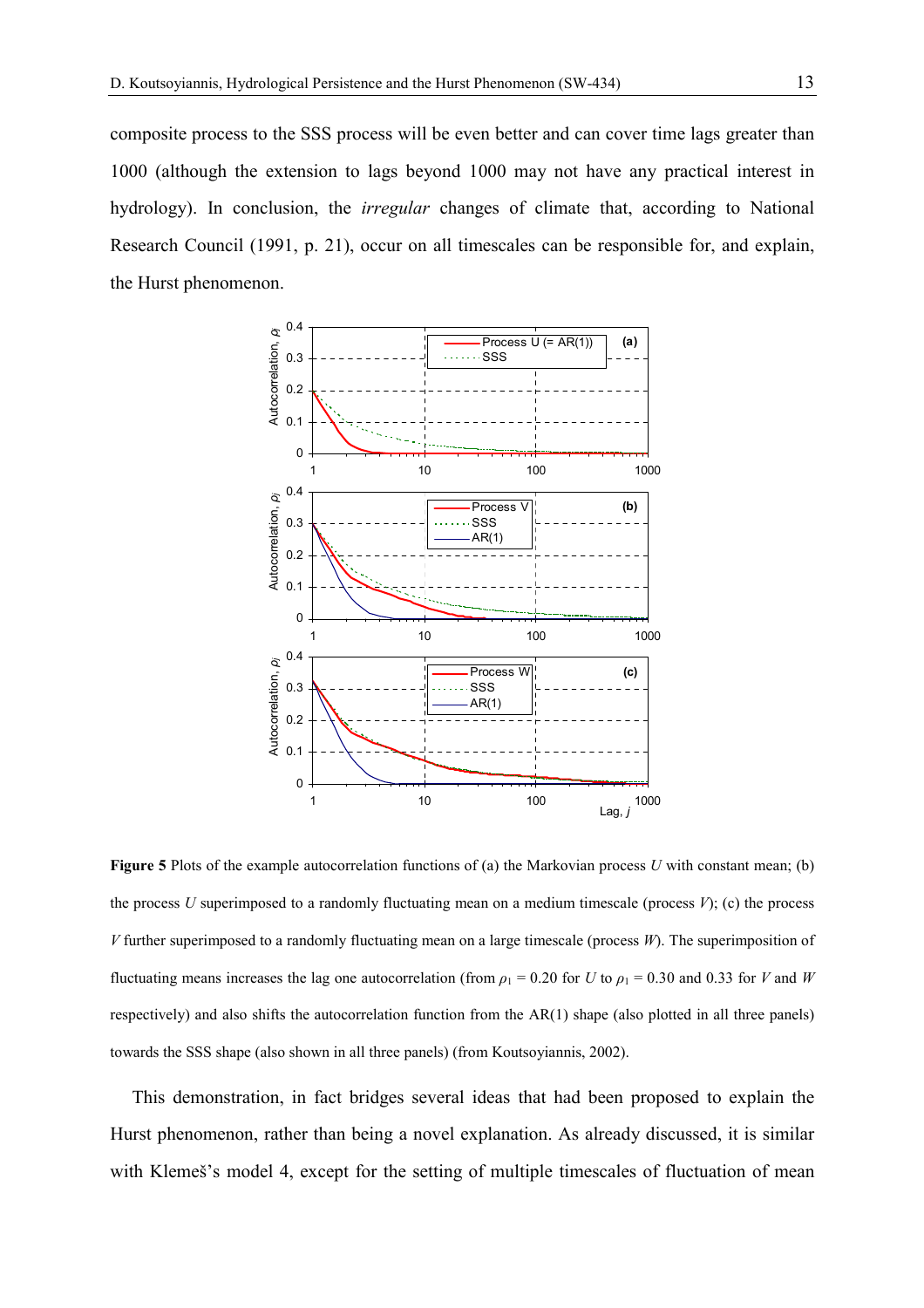and the emphasis on the stationarity of the composite process. Here, it should be mentioned that Klemeš referred to all his 'changing mean' models as models with nonstationarity in their mean, even though this is strictly true only for models 1 and 2. While he did point out that his final models in group 4 were in fact stationary, and that he kept the term 'nonstationary' for all changes in the mean to communicate the fact (elaborated in more detail in Klemeš, 1976) that one cannot tell the difference from the pattern of a single 'nonstationary-looking' time series (which even a stationary model is designed to mimic), his explanation has sometimes been missed and lead to a misconception about his work by some authors (including this one, who expresses his apology).

 The idea of irregular sporadic changes in the mean of the process appeared also in Salas and Boes (1980), but not in connection with SSS and not in the setting of multiple timescales. The idea of composite random processes with two timescales of fluctuation appeared in Vanmarcke (1983, p. 225). The idea of an explanation of the Hurst phenomenon as a mixture of scales appears in Mesa and Poveda (1993). The idea of representing SSS as an aggregation of short-memory processes is the principle of the well known fast fractional Gaussian noise algorithm (FFGN, Mandelbrot, 1971) and is also studied, as a possible physical explanation of the Hurst phenomenon, by Beran (1994, p. 14). The difference of the above described explanation is the aggregation of only three short-memory processes.

## **Importance of the Hurst phenomenon**

The presence of the Hurst phenomenon increases dramatically the uncertainty of climatic and hydrological processes. If such a process were random and our information on this was based on a sample of size *n*, then the uncertainty on the long term, which can be expressed in terms of the variance of the estimator of the mean,  $\overline{X}$ , would be:

$$
\text{var}[\overline{X}] = \frac{\sigma^2}{n} \tag{18}
$$

This offers good approximation for a process with short-term persistence, as well, but it is not valid for a process with long-term persistence. Instead, the following relation holds (Adenstedt, 1974; Beran, 1994, p. 54; Koutsoyiannis, 2003a):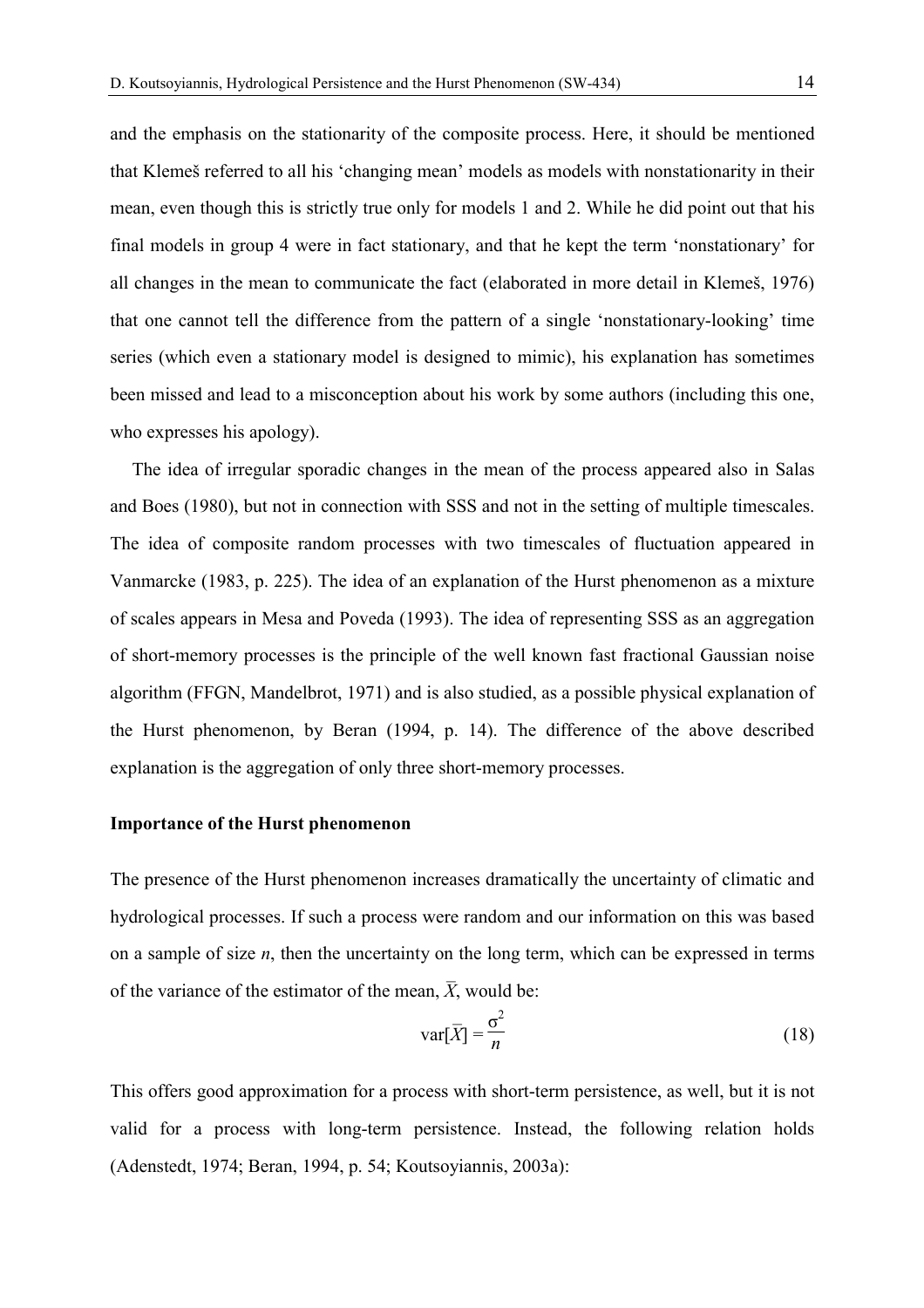$$
\text{var}[\overline{X}] = \frac{\sigma^2}{n^{2-2H}}
$$
 (19)

The difference between equations (18) and (19) becomes very significant for large values of *H*. For example, in a time series of  $n = 100$  years of observations and standard deviation  $\sigma$ , according to the classical statistics (equation (18)), the standard estimation error, i.e. the square root of var[ $\overline{X}$ ], is  $\sigma/10$ . However, for  $H = 0.8$  the correct standard error, as given by equation (19), is  $\sigma/2.5$ , i.e. four times larger. To have an estimation error equal to  $\sigma/10$ , the required length of the time series would be 100 000 years! Obviously, this dramatic difference induces substantial differences in other common statistics as well (Koutsoyiannis, 2003a).

 A demonstration of the difference in estimations related to climate is given in Figure 6. Here, a long climatic time series (992 years) was used, which represents the Northern Hemisphere temperature anomalies with reference to 1961–1990 mean (Figure 8, up) This series was constructed using temperature sensitive palaeoclimatic multi-proxy data from 10 sites worldwide that include tree rings, ice cores, corals, and historical documents (Jones et al., 1998a, b). The time series was studied in relation to the Hurst phenomenon by Koutsoyiannis (2003a) and it was found that the estimate of the Hurst coefficient is 0.88. In the upper panel of Figure 6 the point estimates and the 99% confidence limits of the quantiles of the temperature anomalies have been plotted for probability of nonexceedence, *u*, ranging from 1 to 99%, assuming a normal distribution, as verified from the time series, and using the classical statistical estimators. This is done for two timescales, the basic one  $(k = 1)$  that represents the annual variation of temperature anomaly, and the 30-year timescale, which typically is assumed to be sufficient to smooth out the annual variations and provide values representative of the climate. (For the latter, the averaged rather than aggregated time series, i.e.  $z_i^{(30)}/30$ , has been used.)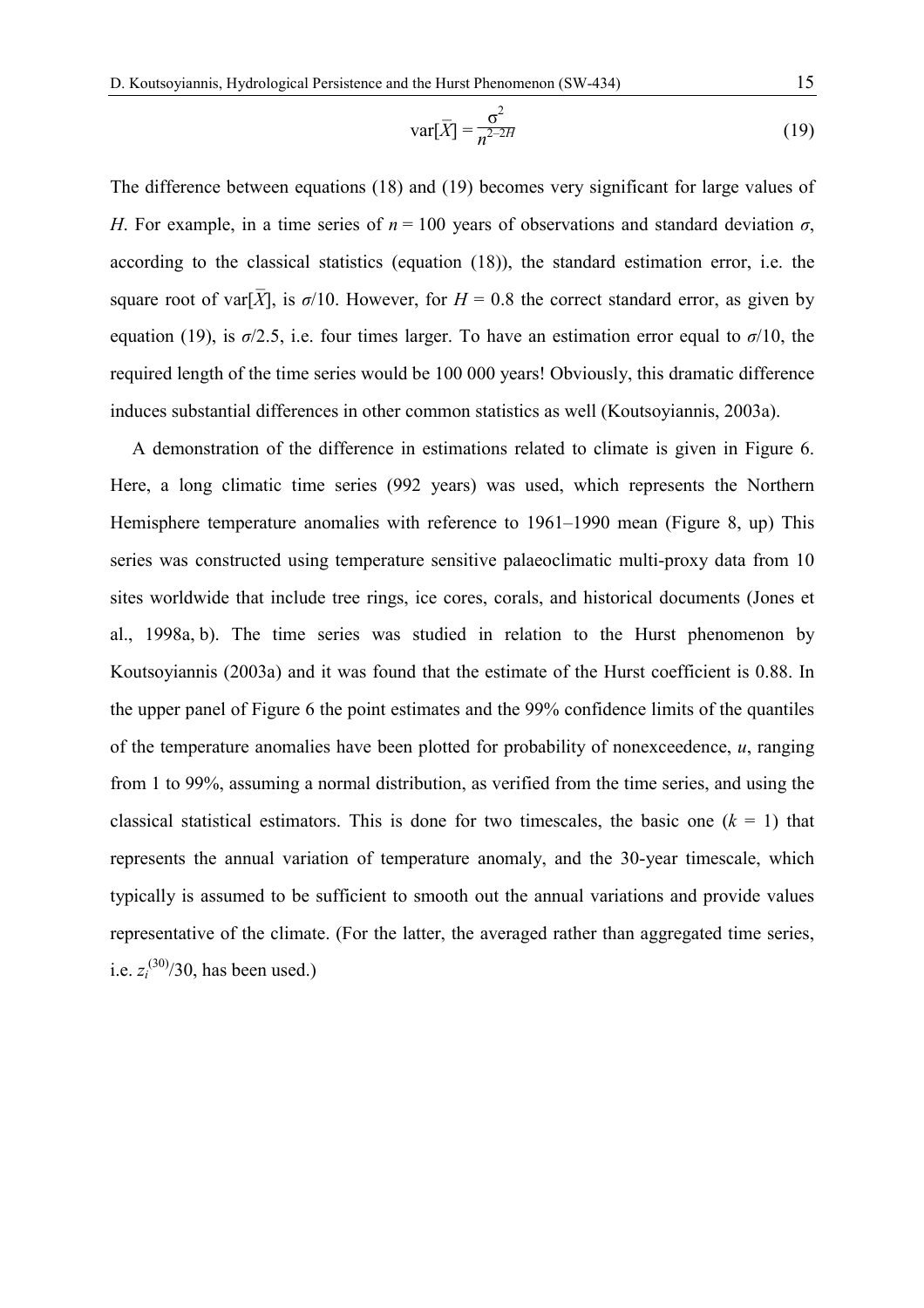

**Figure 6** Point estimates of quantiles and 99% confidence limits thereof at the basic timescale (annual values, *k*  $= 1$ ) and the 30-year timescale (30-year averages,  $k = 30$ ), for the Jones's time series of the Northern Hemisphere temperature anomalies: (up) using classical statistics; (down) using adapted statistics.

 If classical statistics is used (Figure 6, upper panel), then it is observed that, due to the large length of the series, the confidence band is very narrow and the point estimates for the basic and the aggregated timescale differ significantly. The variability of climate, as expressed by the distribution of the average at the 30-year timescale, is very low, despite the much higher variability at the annual scale. This justifies the saying "Climate is what you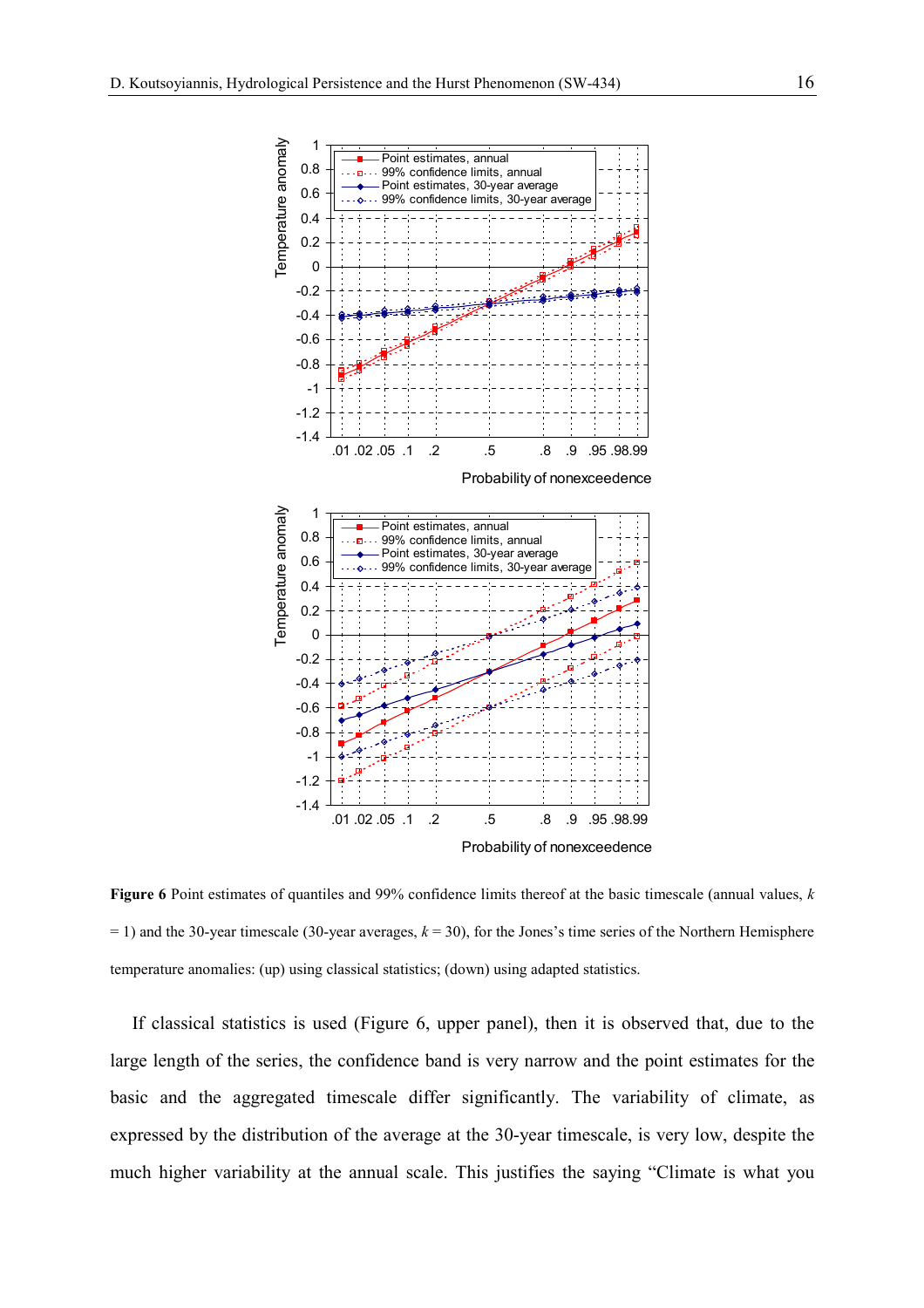expect, weather is what you get". Things change dramatically, if the statistics based on the hypothesis of long-term persistence (Koutsoyiannis, 2003a) are used with  $H = 0.88$ . This is depicted in the lower panel of Figure 6, where it is observed that the variation of the 30-year average is only slightly lower than that of the annual values and the confidence band has dramatically widened for both timescales. This could be expressed by paraphrasing the above proverb to read "Weather is what you get, climate is what you get – if you keep expecting for many years". The consequences of these differences in estimating the climatic uncertainty due to natural variability are obviously very significant.

 The consequences in the water resources engineering and management are even more significant. Particularly, since the notion of climate implies long timescales, it is to be expected that the practical importance of the Hurst phenomenon increases in projects whose operation cycles span across long periods of time. As a typical example may serve large reservoirs with multi-year flow regulation (Klemeš et al., 1981; see also the entry SW-776, Reliability Concepts in Reservoir Design). For small-to-middle range reservoirs it is generally regarded that the effect of the Hurst phenomenon appears to be within the margin of error of hydrological data used for their design and operation. However, even in hydrosystems with small reservoirs or no reservoirs at all, as it becomes obvious from the above discussion, the effect on the Hurst phenomenon is significant if the uncertainty (not only the expected value) of water availability is to be assessed.

## **Simple algorithms to generate time series respecting the Hurst phenomenon**

Several algorithms have been developed to generate time series that respect the Hurst phenomenon. Among these, we discuss here the simplest ones that can be applied even in a spreadsheet environment. These are based on the above-discussed properties of SSS and can be used to provide approximations of SSS good for practical hydrological purposes.

 A first, rather "quick and dirty" algorithm can be very easily formulated based on the deterministic double tent map (equations (10) and (11)). The problem with the resulting time series is that consecutive generated values are too regularly and smoothly related. This can be avoided by discarding some of the generated values  $x_i$  and holding only the values  $x_{\nu i}$ , for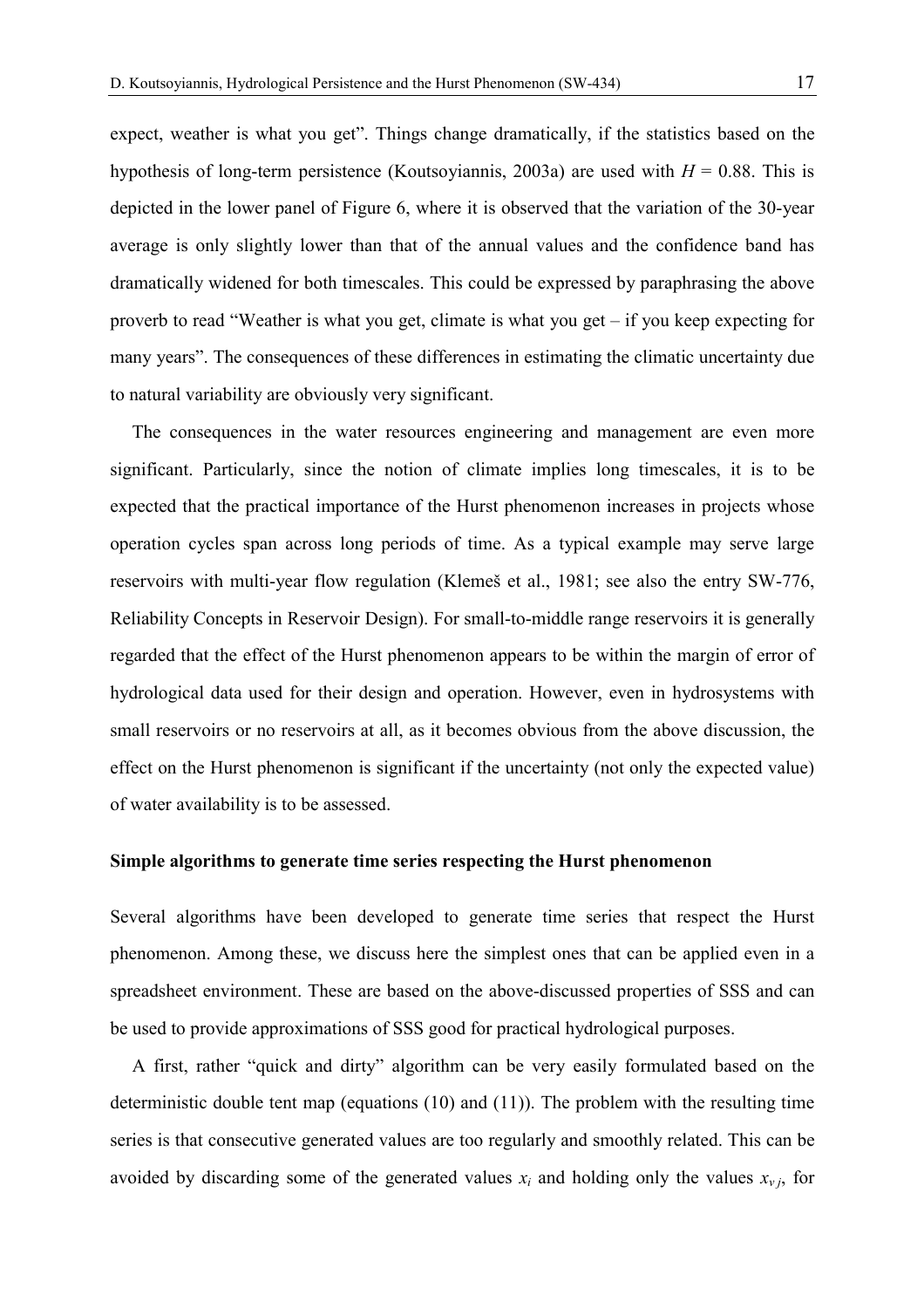some  $v > 1$  and for  $j = 1, 2, ..., n$ , where *n* is the required series length. Figure 7 depicts the attained Hurst coefficient in a time series generated from the double tent map (equation (10)) either untransformed or transformed (equation (11)) for *ν* = 1 and 4. This figure can serve as a tool to estimate the parameter *κ* required to achieve a certain Hurst coefficient *H* (assuming *λ*  $= 0.001$ ). A time series so generated can then be transformed linearly to acquire the required mean and standard deviation. By appropriately choosing the initial values  $\alpha_0$  and  $u_0$  one can obtain a time series that can have a presumed general shape; this needs a random search optimization technique to be applied. An example of the application of this algorithm to the Jones data set already discussed above is depicted in Figure 8.



Figure 7 Hurst coefficient of a time series generated from the double tent map (equations (10) and (11)) for parameter values  $\lambda = 0.001$ , *κ* ranging from 0 to 2 and  $v = 1$  and 4. For *κ* approaching 2 the double tent map has a runaway behaviour.

 As we saw earlier, the weighted sum of three exponential functions of the time lag (equation (17)) can give an acceptable approximation of the SSS autocorrelation function on the basic timescale. This observation leads to an easy algorithm to generate SSS. The following equations (from Koutsoyiannis, 2002) can be used to estimate the parameters *ρ*, *φ* and *ξ*:

$$
\rho = 1.52 \left( H - 0.5 \right)^{1.32}, \ \varphi = 0.953 - 7.69 \left( 1 - H \right)^{3.85} \tag{20}
$$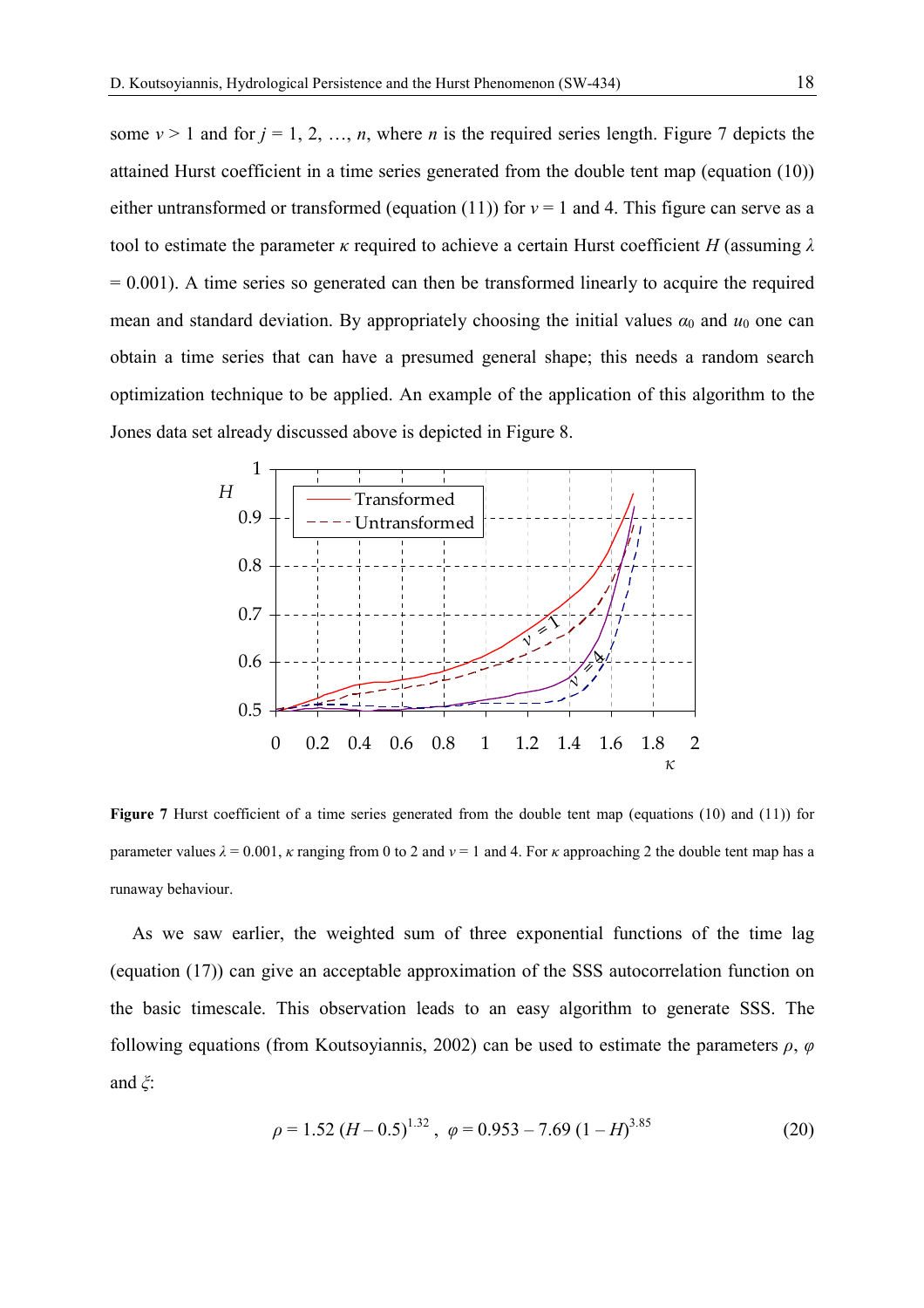$$
\xi = \begin{cases} 0.932 + 0.087 \, H & H \le 0.76 \\ 0.993 + 0.007 \, H & H > 0.76 \end{cases} \tag{21}
$$



**Figure 8** (Up) Plot of the Jones data series indicating the North Hemisphere temperature anomalies with reference to 1961–1990 mean; (middle) a synthetic time series generated by the double tent map fitted to the Jones data set and assuming *ν* = 4; (down) comparison of the synthetic and original time series in terms of their 50-year moving averages.

The remaining parameters  $c_1$  and  $c_2$  can be then estimated such that the approximate autocorrelation function (17) match the exact function (5) for two lags, e.g. lags 1 and 100.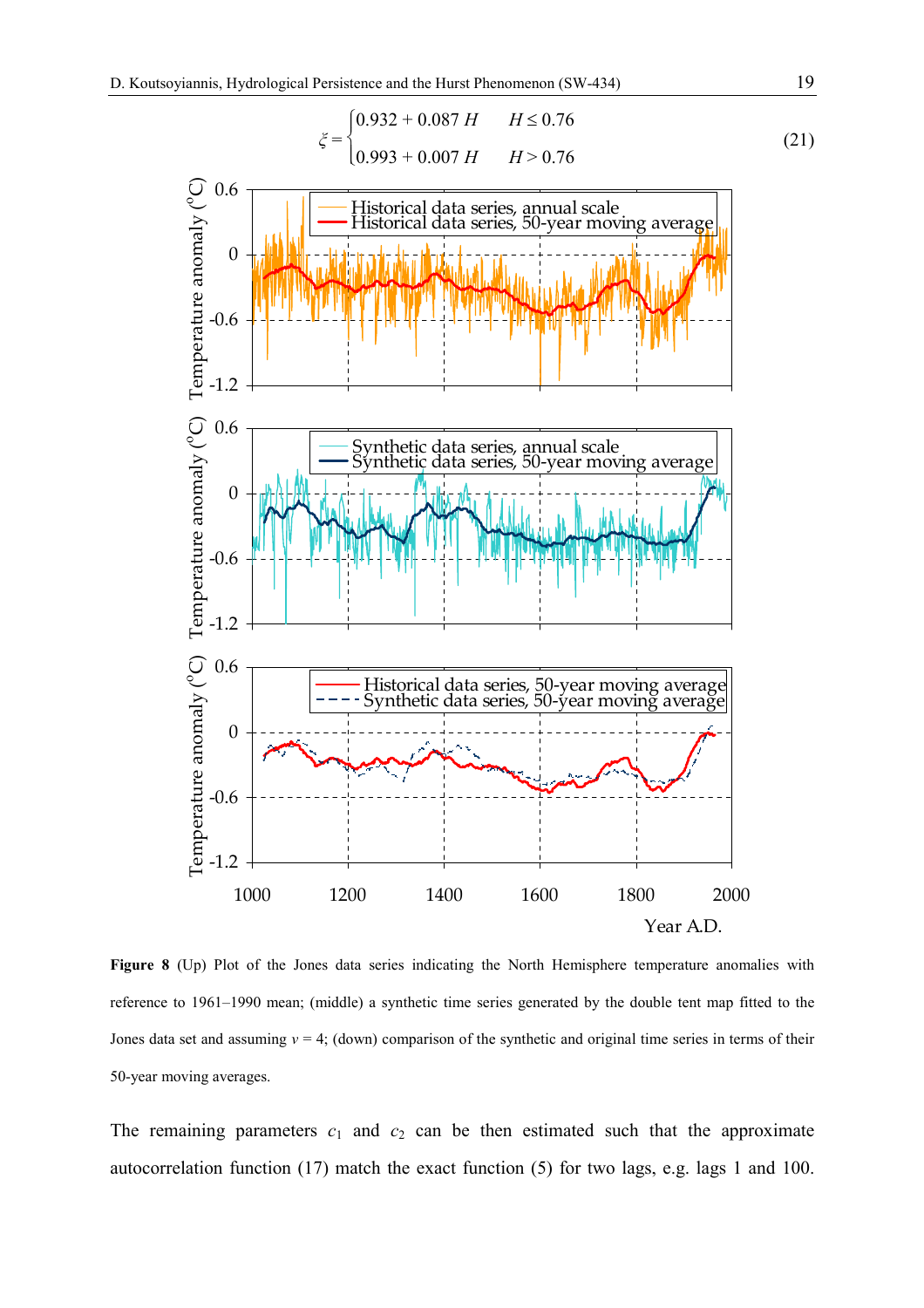(Their values are obtained by solving two linear equations). Comparison plots of approximate autocorrelation functions based on equations (17) and (20)-(21) versus the exact SSS autocorrelation functions (equation (5)) for various values of the Hurst exponent *H* are shown in Figure 9. Equations (16) and (17) may be interpreted as representing the sum of three independent AR(1) processes, with lag one correlation coefficients *ρ*, *φ*, and *ξ*, and variances  $(1 - c_1 - c_2)$   $\gamma_0$ ,  $c_1$   $\gamma_0$ , and  $c_2$   $\gamma_0$ , respectively. Thus, the generation algorithm is as simple as the generation of three AR(1) series and their addition.



**Figure 9** Approximate autocorrelation functions based on equations (17) and (20)-(21) vs. the exact SSS autocorrelation functions (equation (5)) for various values of the Hurst exponent *H* (from Koutsoyiannis, 2002).

 The simple expressions of the statistics of the aggregated SSS process make possible a disaggregation approach for generating SSS (Koutsoyiannis, 2002). Specifically, let us assume that the desired length *n* of the synthetic series to be generated is  $2^m$  where *m* is an integer (e.g.,  $n = 2, 4, 8, \ldots$ ); if not, we can increase *n* to the next power of 2 and then discard the redundant generated items. We first generate the single value of  $Z_1^{(n)}$  knowing its variance  $n^{2H}$   $\gamma_0$  (from (3)). Then we disaggregate  $Z_1^{(n)}$  into two variables on the timescale *n* / 2, i.e.  $Z_1^{(n/2)}$  and  $Z_2^{(n/2)}$  and we proceed this way until the series  $Z_1^{(1)} \equiv X_1, \ldots, Z_n^{(1)} \equiv X_n$  is generated (see explanatory sketch in Figure 10).

We consider the generation step in which we disaggregate the higher-level amount  $Z_i^{(k)}$  (1 <  $i \le n / k$ ) into two lower-level amounts  $Z_{2i-1}^{(k/2)}$  and  $Z_{2i}^{(k/2)}$  such that

$$
Z_{2\ i-1}^{(k/2)} + Z_{2\ i}^{(k/2)} = Z_i^{(k)} \tag{22}
$$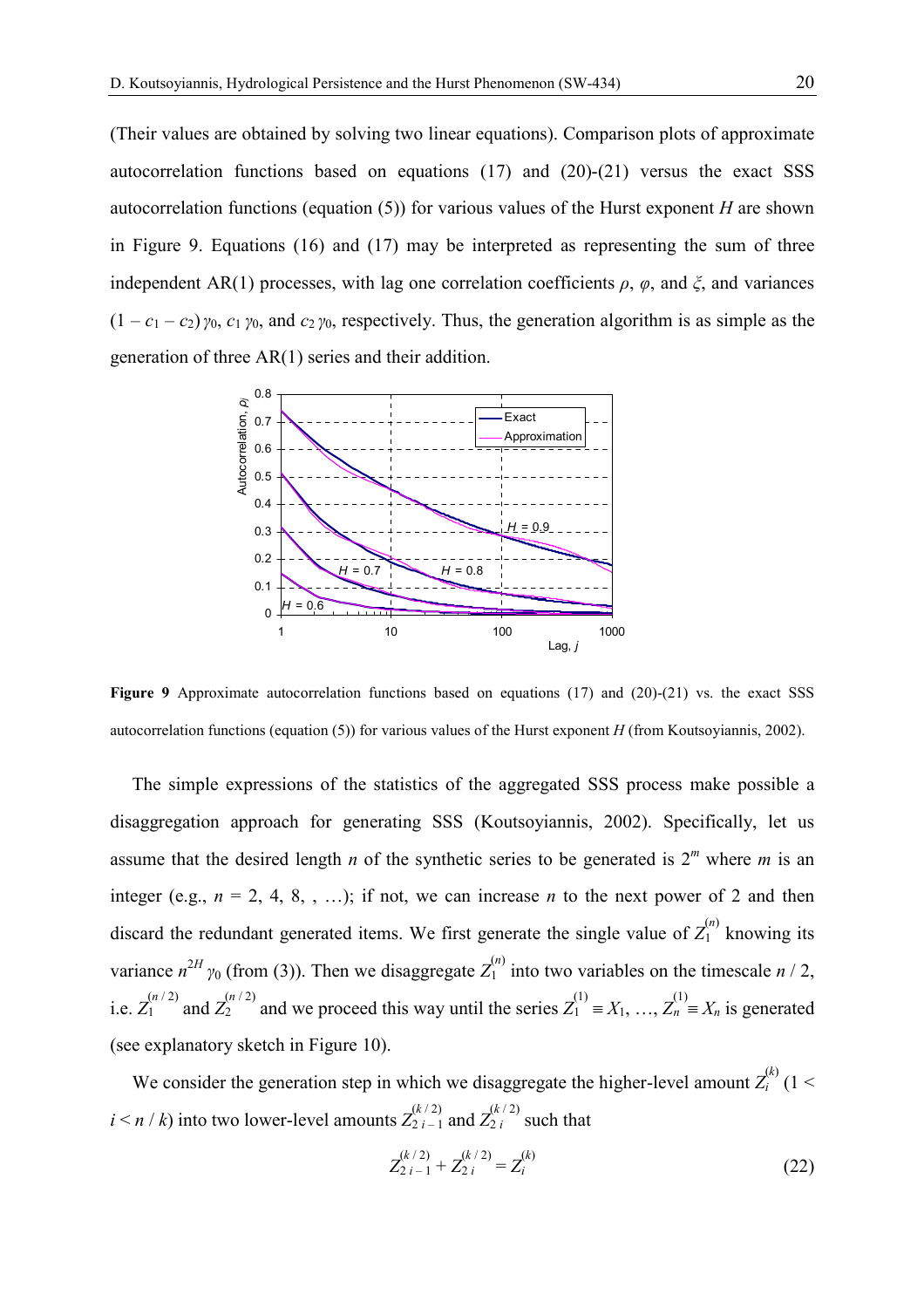Thus, it suffices to generate  $Z_{2i-1}^{(k/2)}$  and then obtain  $Z_{2i}^{(k/2)}$  from (22). At this generation step we have available the already generated values of previous lower-level time steps, i.e.,  $Z_1^{(k/2)}$ , ...,  $Z_{2i-2}^{(k/2)}$  and of next higher-level time steps, i.e.,  $Z_{i+1}^{(k)}$ , ...,  $Z_{n/k}^{(k)}$  (see Figure 10). Theoretically, it is necessary to preserve the correlations of  $Z_{2i-1}^{(k/2)}$  with all previous lower-level variables and all next higher-level variables. However, we can get a very good approximation if we consider correlations with only one higher-level time step behind and one ahead. Under this simplification,  $Z_{2i-1}^{(k/2)}$  can be generated from the linear relationship

$$
Z_{2i-1}^{(k/2)} = a_2 Z_{2i-3}^{(k/2)} + a_1 Z_{2i-2}^{(k/2)} + b_0 Z_i^{(k)} + b_1 Z_{i+1}^{(k)} + V \tag{23}
$$

where  $a_2$ ,  $a_1$ ,  $b_0$  and  $b_1$  are parameters given by

$$
\begin{bmatrix} a_2 \ a_1 \ b_0 \ b_1 \end{bmatrix} = \begin{bmatrix} 1 & \rho_1 & \rho_2 + \rho_3 & \rho_4 + \rho_5 \\ \rho_1 & 1 & \rho_1 + \rho_2 & \rho_3 + \rho_4 \\ \rho_2 + \rho_3 & \rho_1 + \rho_2 & 2(1 + \rho_1) & \rho_1 + 2\rho_2 + \rho_3 \\ \rho_4 + \rho_5 & \rho_3 + \rho_4 & \rho_1 + 2\rho_2 + \rho_3 & 2(1 + \rho_1) \end{bmatrix}^{-1} \begin{bmatrix} \rho_2 \\ \rho_1 \\ 1 + \rho_1 \\ \rho_2 + \rho_3 \end{bmatrix}
$$
 (24)

with  $\rho_i$  given by (5), and *V* is an innovation with variance

Var[
$$
V
$$
] =  $\gamma_0^{(k/2)}$   
(1 – [ $\rho_2$ ,  $\rho_1$ , 1 +  $\rho_1$ ,  $\rho_2$  +  $\rho_3$ ][ $a_2$ ,  $a_1$ ,  $b_0$ ,  $b_1$ ]<sup>T</sup>) (25)

where the superscript *T* denotes the transpose of a vector.

 All parameters are independent of *i* and *k* and therefore they can be used in all steps. When  $i = 1$  there are no previous time steps and thus the first two rows and columns of the above matrix and vectors are eliminated. Similarly, when  $i = n / k$ , there is no next time step and thus the last row and column of the above matrix and vectors are eliminated.

 The power law of the power spectrum of SSS allows the generation of an SSS time series  $X_i$  filtering a series of white noise  $V_i$  by the symmetric moving average (SMA) scheme (Koutsoyiannis, 2000):

$$
X_i = \sum_{j=-q}^{q} a_{j} V_{i+j} = a_q V_{i-q} + \dots + a_1 V_{i-1} + a_0 V_i + a_1 V_{i+1} + \dots + a_q V_{i+q}
$$
 (26)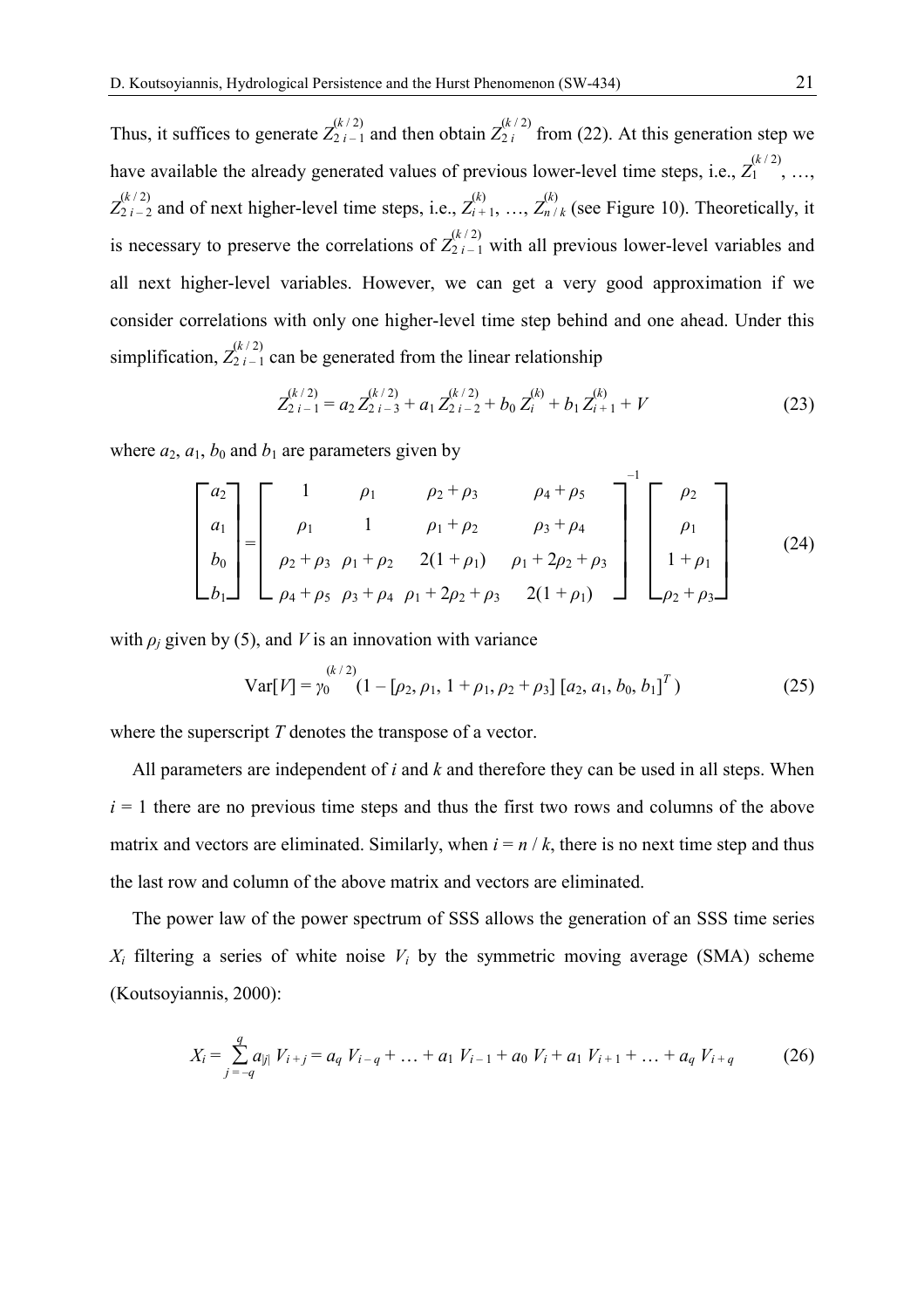

**Figure 10** Explanation sketch of the disaggregation approach for generation of SSS. Grey boxes indicate random variables whose values have been already generated prior to the current step and arrows indicate the links to those of the generated variables that are considered in the current generation step (from Koutsoyiannis, 2002).

where *q* theoretically is infinity but in practice can be restricted to a finite number, as the sequence of weights *aj* tends to zero for increasing *j*. Koutsoyiannis (2002) showed that the appropriate sequence of *aj* is

$$
a_j \approx \frac{\sqrt{(2-2H)\,\gamma_0}}{3-2H} \, (|j+1|^{H+0.5} + |j-1|^{H+0.5} - 2\, |j|^{H+0.5}) \tag{27}
$$

The sequence length *q* must be chosen at least equal to the desired number of autocorrelation coefficients *m* that are to be preserved. In addition, the ignored terms *aj* beyond *aq* must not exceed an acceptable tolerance  $\beta \sigma$ . These two conditions result in

$$
q \ge \max\left[m, \left(\frac{2\beta}{H^2 - 0.25}\right)^{1/(H-1.5)}\right]
$$
 (28)

Thus, *q* can be very large (on the order of thousands to hundreds of thousands) if *H* is large (e.g.  $> 0.9$ ) and  $\beta$  is small (e.g.  $< 0.001$ ). Approximate autocorrelation functions based on equations (26) and (27) versus the exact SSS autocorrelation functions (equation (5)) for various values of *H* and *q* are shown in Figure 11.

This method can also generate non Gaussian series with skewness  $\zeta_X$  by appropriately choosing the skewness of the white noise  $\zeta_V$ . The relevant equations for the statistics of  $V_i$ , which are direct consequences of  $(26)$ , are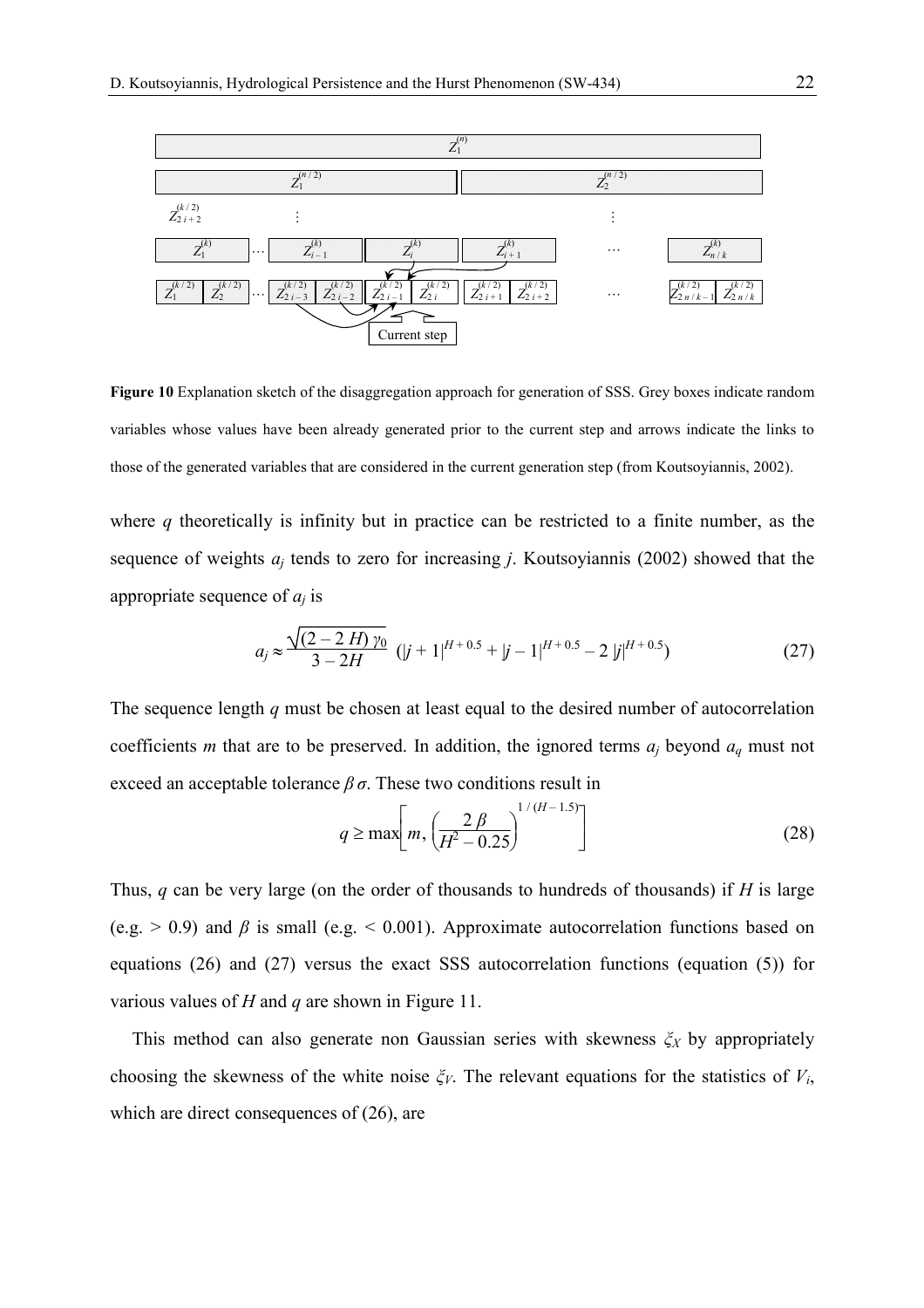

Figure 11 Approximate autocorrelation functions based on equations (26) and (27) vs. the exact SSS autocorrelation functions (equation (5)) for various values of the Hurst exponent *H* and of the number of weights *q* (from Koutsoyiannis, 2002).

$$
\left(a_0 + 2\sum_{j=1}^{s} a_j\right) E[V_i] = \mu, \quad \text{Var}[V_i] = 1, \quad \left(a_0^3 + 2\sum_{j=1}^{q} a_j^3\right) \xi_V = \xi_X \gamma_0^{3/2} \tag{29}
$$

#### **Concluding remarks**

More than half a century after its discovery, the Hurst phenomenon, has been verified to be almost omnipresent in several processes in nature (e.g. hydrology), technology (e.g. computer networks) and society (e.g. economics). However, still its consequences are not widely understood or are ignored; to quote Klemeš (1974), still it is regarded by many as "a ghost to be conjured away".

 For example, in stochastic hydrological simulations that are used in hydrosystem modeling, the Hurst phenomenon is generally not reproduced. The most widespread stochastic hydrology packages, have not implemented any types of models that respect the Hurst phenomenon. However, today there exist methodologies, implemented into software packages, which can reproduce the Hurst phenomenon even in complicated situations, such as in multivariate setting with multiple timescales and asymmetric probability distributions (Koutsoyiannis, 2000; Koutsoyiannis and Efstratiadis, 2001; Langousis and Koutsoyiannis,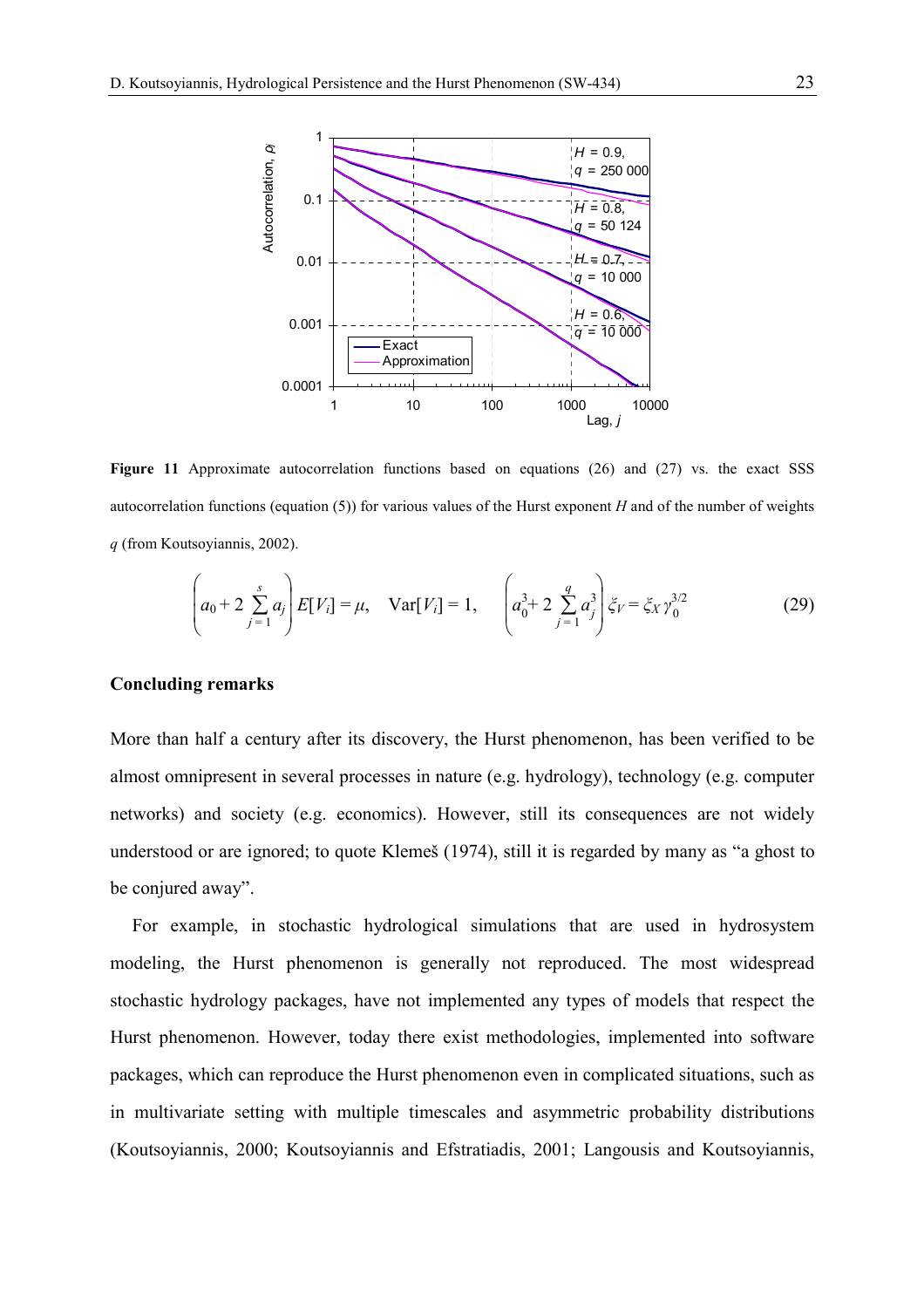2003). In addition, as described above, the reproduction of the Hurst phenomenon in univariate problems is quite simple.

 In hydrological analysis, it has been a common practice to detect falling or rising monotonic 'trends' in the available records, assume that these are deterministic components, and then 'subtract' them from the time series to obtain a 'detrended' time series, which is finally used in subsequent analyses. This common technique, which is described in several hydrological texts, is obviously a disrespect of the Hurst phenomenon. The 'trends' are in fact large scale fluctuations, i.e. the basis of the Hurst phenomenon. There could be regarded as deterministic components if a sound, physically-based model could capture them and also predict their evolution in the future. This, however, is not the case. The *a posteriori* fitting of a regression curve (e.g. a linear equation) on historical data series has no relation with deterministic modelling. The subtraction of the 'trends' from the time series results in a reduction of standard deviation, i.e. artificial decrease of uncertainty. This is exactly opposite to the real meaning of the Hurst phenomenon, which, as analyzed above, increases uncertainty substantially.

 Even without adopting this 'detrending' technique, hydrological statistics, the branch of hydrology that deals with uncertainty, in its current state is not consistent with the Hurst phenomenon. Typical statistics used in hydrology such as means, variances, cross- and autocorrelations and Hurst coefficients, and the variability thereof, are based on classical statistical theory, which describe only a portion of natural variability and thus its results may underestimate dramatically the natural uncertainty and the implied risk.

 The situation is even worse in climatology, which again uses the classical statistical framework but on longer timescales (e.g. 30 years). As demonstrated above, the consequences of the Hurst phenomenon in the natural variability increase as the timescale increases. Recently, many researchers are involved in the detection of anthropogenic climatic changes mostly using classical statistical tests, i.e. without taking into account the Hurst phenomenon. If statistical estimators respecting the Hurst phenomenon are used, which is a choice more consistent with nature, it is more unlikely that such tests will result in statistically significant changes.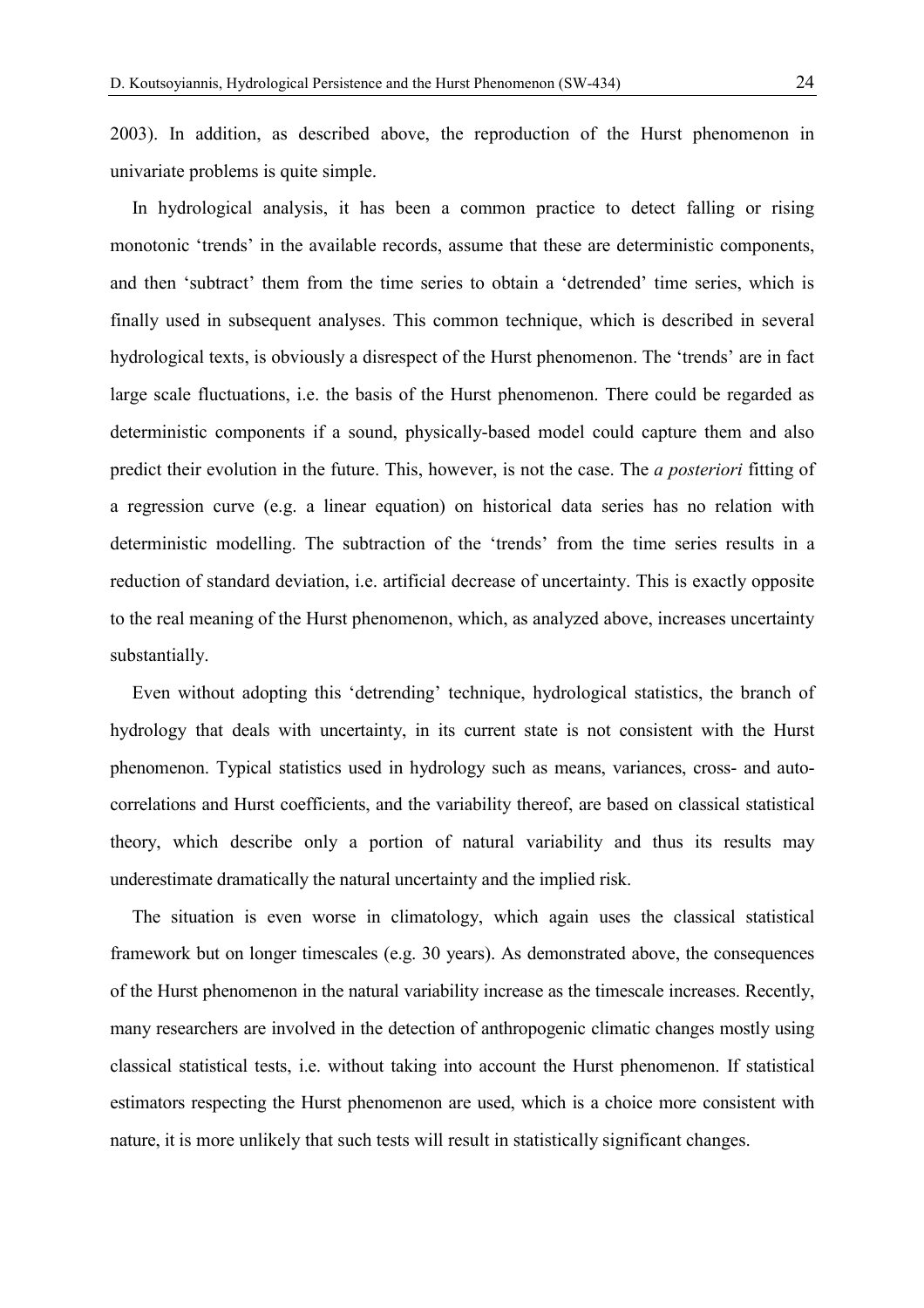#### **Acknowledgment**

The enlightening general discussions of Vit Klemeš about the nature of the Hurst phenomenon and related issues, as well his detailed suggestions and comments on this particular article are gratefully appreciated.

#### **References**

- Adenstedt, R. K. (1974), On large sample estimation for the mean of a stationary random sequence, *Ann. Statist.* 2, 1095–1107.
- Beran, J. (1994), *Statistics for Long-Memory Processes*, vol. 61 of Monographs on Statistics and Applied Probability, Chapman and Hall, New York, USA.
- Bhattacharya, R, N., Gupta, V. K. and Waymire, E. (1983) The Hurst effect under trends, *J. Appl. Prob.* 20, 649– 662.

Bloomfield, P. (1992), Trends in global temperature, *Climatic Change* 21, 1–16.

- Eltahir, E. A. B. (1996), El Niño and the natural variability in the flow of the Nile River, *Wat. Resour. Res.* 32(1), 131–137.
- Evans, T. E. (1996), The effects of changes in the world hydrological cycle on availability of water resources. In: *Global Climate Change and Agricultural Production: Direct and Indirect Effects of Changing Hydrological, Pedological and Plant Physiological Processes* (ed. by F. Bazzaz and W. Sombroek), Chapter 2, FAO and John Wiley, Chichester, West Sussex, UK.
- Haslett, J. and Raftery, A. E. (1989), Space–time modelling with long-memory dependence: assessing Ireland's wind power resource, *Appl. Statist.* 38(1), 1–50.
- Hurst, H. E. (1951), Long term storage capacities of reservoirs, *Trans. ASCE*, 116, 776-808.
- Jones, P. D., Briffa, K. R., Barnett, T. P. and Tett, S. F. B (1998a), Millennial Temperature Reconstructions. IGBP PAGES/World Data Center-A for Paleoclimatology Data Contribution Series #1998-039, NOAA/NGDC Paleoclimatology Program, Boulder, Colorado, USA (ftp.ngdc.noaa.gov/paleo/ contributions by author/jones1998/)
- Jones, P. D., Briffa, K. R., Barnett, T. P. and Tett, S. F. B. (1998b), High-resolution paleoclimatic records for the last millennium: interpretation, integration and comparison with General Circulation Model control-run temperatures, *Holocene* 8(4), 455–471.
- Klemeš, V. (1974), The Hurst phenomenon: a puzzle? *Wat. Resour. Res.* 10(4), 675–688.
- Klemeš, V. (1976), Geophysical time series and catastrophism, *Catastrophist Geology*, 1(1), 43-48.
- Klemeš, V. (1978), Physically based stochastic hydrologic analysis, *Advances in Hydroscience*, 11, 285-356.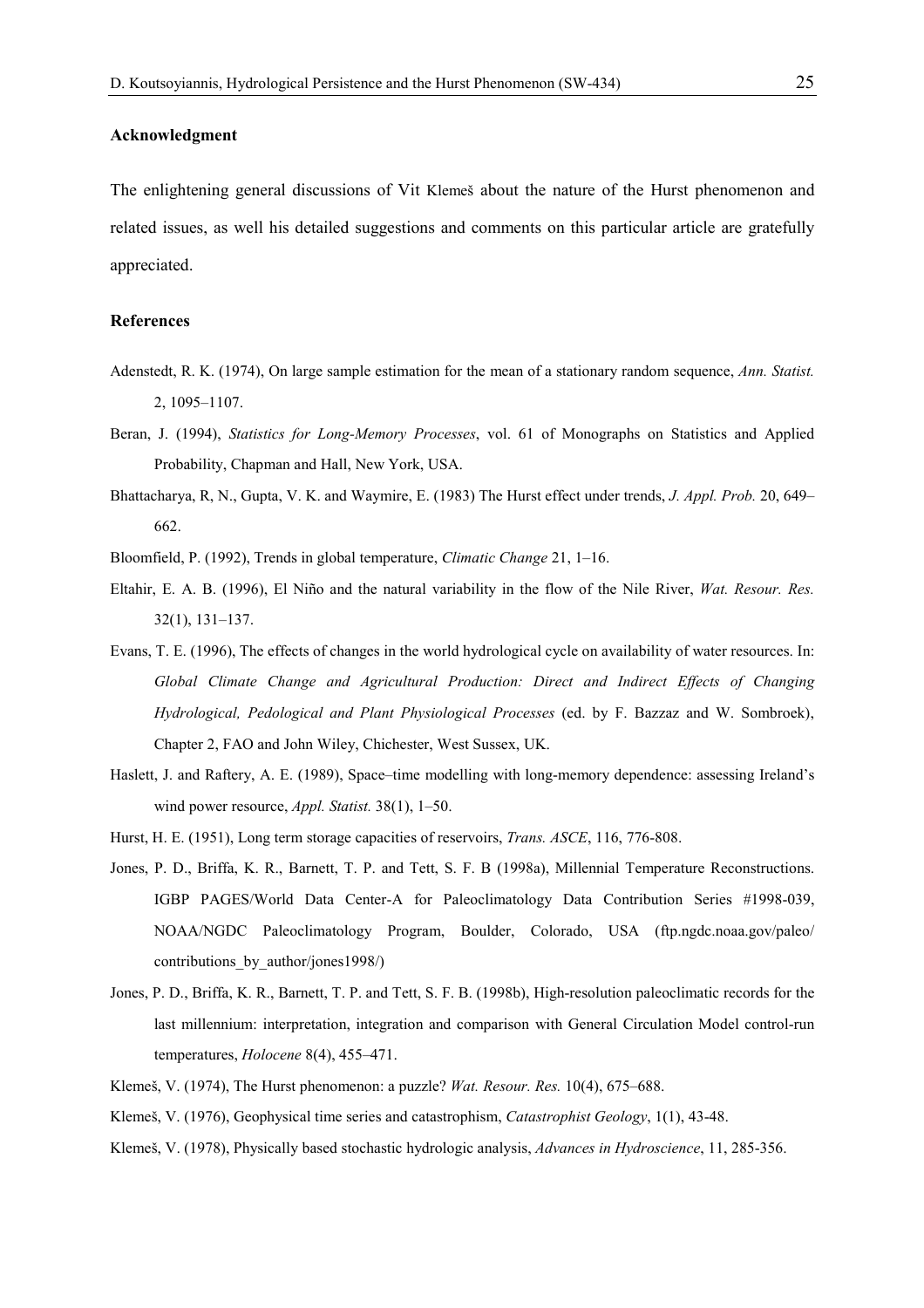- Klemeš, V., Sricanthan, R. and McMahon T.A. (1981), Long-memory flow models in reservoir analysis: What is their practical value? *Water Resources Research*, l7(3), 737-75l.
- Koutsoyiannis, D. (2000), A generalized mathematical framework for stochastic simulation and forecast of hydrologic time series, *Water Resources Research,* 36(6), 1519-1533.
- Koutsoyiannis, D. (2002), The Hurst phenomenon and fractional Gaussian noise made easy, *Hydrol. Sci. J.*, 47(4), 573-596.
- Koutsoyiannis, D. (2003a), Climate change, the Hurst phenomenon, and hydrological statistics, *Hydrological Sciences Journal*, 48(1), 3-24.
- Koutsoyiannis, D. (2003b), A toy model of climatic variability with scaling behaviour, *Hydrofractals '03, An international conference on fractals in hydrosciences*, Monte Verita, Ascona, Switzerland, August 2003, ETH Zurich, MIT, Université Pierre et Marie Curie (http://www.itia.ntua.gr/g/docinfo/585/).
- Koutsoyiannis, D. (2003c), Hydrological statistics for engineering design in a varying climate, *EGS-AGU-EUG Joint Assembly, Geophysical Research Abstracts, Vol. 5*, Nice, April 2003, European Geophysical Society, American Geophysical Union (http://www.itia.ntua.gr/g/docinfo/565/).
- Koutsoyiannis, D., and Efstratiadis, A. (2001), A stochastic hydrology framework for the management of multiple reservoir systems, *26th General Assembly of the European Geophysical Society, Geophysical Research Abstracts*, Vol. 3, Nice, March 2001, European Geophysical Society, (http://www.itia.ntua.gr/e/docinfo/54/).
- Koutsoyiannis, D., and Efstratiadis, A. (2004), Climate change certainty versus climate uncertainty and inferences in hydrological studies and water resources management, *1st General Assembly of the European Geosciences Union, Geophysical Research Abstracts, Vol. 6*, Nice (http://www.itia.ntua.gr/g/docinfo/606/).
- Langousis, A., and Koutsoyiannis, D. (2003), A stochastic methodology for generation of seasonal time series reproducing overyear scaling, *Hydrofractals '03, An international conference on fractals in hydrosciences*, Monte Verita, Ascona, Switzerland, August 2003, ETH Zurich, MIT, Université Pierre et Marie Curie (http://www.itia.ntua.gr/g/docinfo/586/).
- Lasota, A., and Mackey, M.C. (1994), *Chaos, Fractals and* Noise*, Stochastic Aspects of Dynamics*, Springer-Verlag.
- Mandelbrot, B. B. (1965), Une classe de processus stochastiques homothétiques a soi: application à la loi climatologique de H. E. Hurst, *C. R. Acad. Sci. Paris* 260, 3284–3277.
- Mandelbrot, B. B. (1971), A fast fractional Gaussian noise generator, *Wat. Resour. Res.* 7(3), 543–553.
- Mandelbrot, B. B. (1977), *The Fractal Geometry of Nature*, Freeman, New York, USA.
- Mesa, O. J. and Poveda, G. (1993), The Hurst effect: the scale of fluctuation approach, *Wat. Resour. Res.* 29(12), 3995–4002.